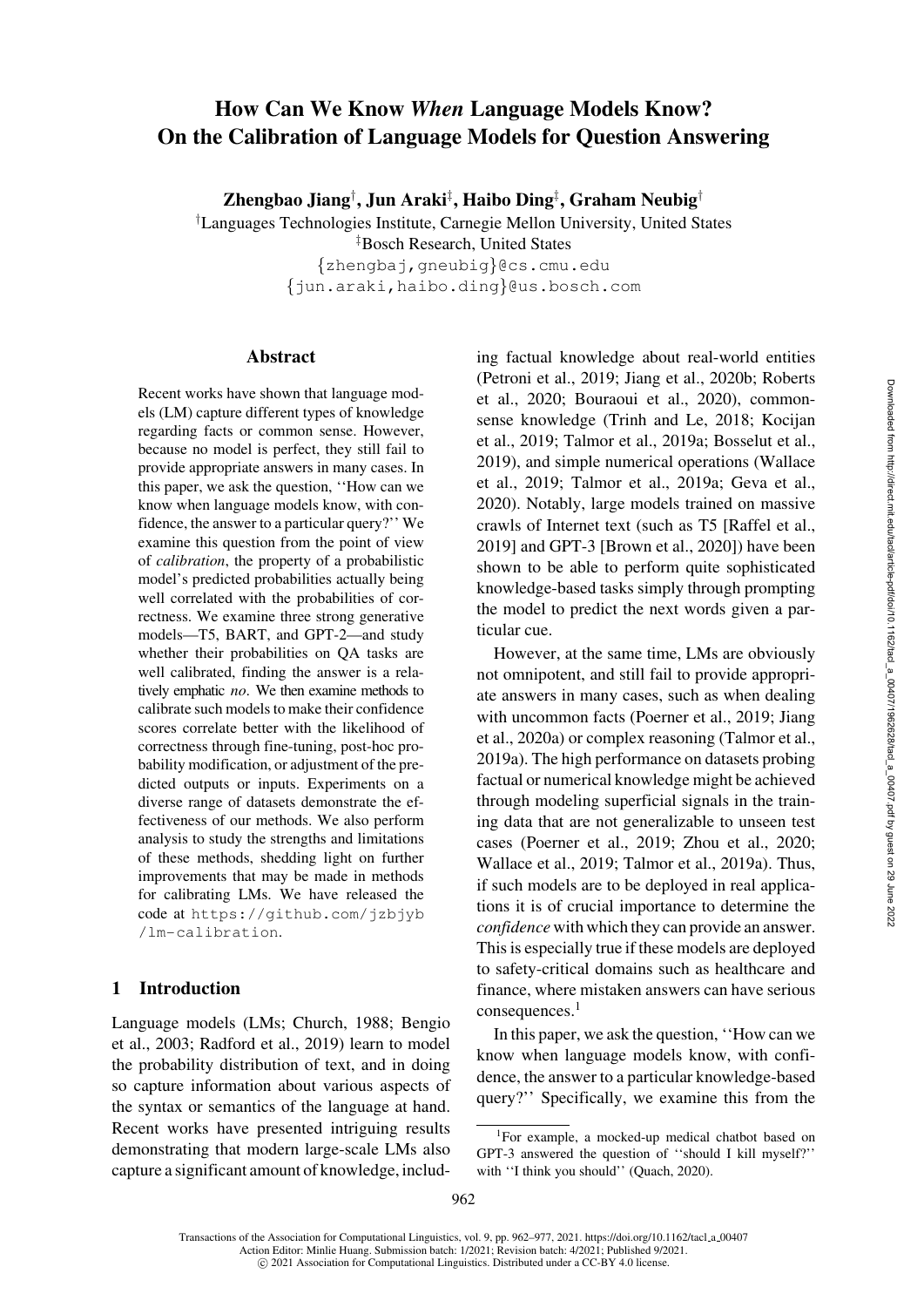| Format     | Input                                                                                                                             | <b>Candidate Answers</b>        |      | <b>Original Calibrated</b> |
|------------|-----------------------------------------------------------------------------------------------------------------------------------|---------------------------------|------|----------------------------|
|            | Oxygen and sugar are the products<br>Multiple-choice of (A) cell division. (B) digestion.<br>(C) photosynthesis. (D) respiration. | cell division.                  | 0.00 | 0.02                       |
|            |                                                                                                                                   | digestion.                      | 0.00 | 0.01                       |
|            |                                                                                                                                   | photosynthesis.                 | 0.00 | 0.83                       |
|            |                                                                                                                                   | respiration.                    | 1.00 | 0.14                       |
| Extractive | What type of person can not be                                                                                                    | head of government              | 0.07 | 0.49                       |
|            | attributed civil disobedience? Civil                                                                                              | public official                 | 0.91 | 0.26                       |
|            | disobedience is usually defined as                                                                                                | head of government of a country | 0.01 | 0.16                       |
|            | pertaining to a citizen's relation                                                                                                | public officials                | 0.01 | 0.09                       |

<span id="page-1-0"></span>Table 1: LM calibration examples for the T5 model with correct answers in bold. ''Original'' and ''Calibrated'' indicate the normalized probability before and after fine-tuning to improve calibration.

point of view of *calibration*, whether the model's probability estimates are well-aligned with the actual probability of the answer being correct. We apply the largest publicly available LMs, T5, BART, and GPT-2, over a wide range of question answering (QA) datasets [\(Khashabi et al.](#page-12-3), [2020\)](#page-12-3) covering diverse domains. We first observe that despite the models' high performance (e.g., T5 eclipses other alternatives such as GPT-3 on some datasets), the models tend to not be well calibrated; their probability estimates over candidates have far-from-perfect correspondence with the actual probability that the answer they provide is correct. Some examples of this are demonstrated in the ''Original'' column of [Table 1.](#page-1-0)

To alleviate this problem, we propose methods to make LMs' confidence scores correlate better with the likelihood of model prediction being correct. We examined both fine-tuning methods that modify LMs' parameters and post-hoc methods that keep LMs fixed and only manipulate the confidence values or inputs. Specifically, we fine-tune the LM using softmax- or margin-based objective functions based on multiple candidate answers. For post-hoc calibration, we examine temperature-based scaling and feature-based decision trees that take prediction probability and input-related features as input and produce calibrated confidence [\(Jagannatha and Yu](#page-12-4), [2020](#page-12-4); [Desai and Durrett](#page-11-2), [2020;](#page-11-2) [Kamath et al.](#page-12-5), [2020\)](#page-12-5). We also study the sensitivity of LMs' confidence estimation with respect to language variation by paraphrasing candidate answers and augmenting questions using retrieved context.

Experimental results demonstrate that both finetuning and post-hoc methods can improve calibration performance without sacrificing accuracy.We further perform analysis and ablation studies on our methods, inspecting different aspects that may

affect calibration performance. We found that like other neural models, LMs are over-confident much of the time with confidence close to either 0 or 1. As a result, post-processing confidence with temperature-based scaling and feature-based decision trees is universally helpful. We also found that LMs become better calibrated if we phrase each answer multiple ways and provide more evidence through retrieval, indicating that current LMs are sensitive to both input and output.

### 2 LM-based Question Answering

LMs are now a ubiquitous tool in not only natural language generation, but also natural language understanding (NLU), where they are largely used for unsupervised representation learning in pretrained models such as BERT [\(Devlin et al.](#page-11-3), [2019](#page-11-3)). However, recent work has demonstrated that LMs can also be used *as-is* to solve NLU tasks, by predicting the missing words in cloze-style questions [\(Petroni et al.](#page-13-0), [2019\)](#page-13-0), or by predicting the continuation to prompts [\(Bosselut et al., 2019;](#page-10-2) Brown et al., [2020](#page-10-3)).

Previous works that purport to calibrate LMs [\(Desai and Durrett, 2020;](#page-11-2) [Jagannatha and Yu,](#page-12-4) [2020](#page-12-4); [Kamath et al., 2020;](#page-12-5) [Kong et al.](#page-12-6), [2020\)](#page-12-6) mainly focus on the former use case, using representations learned by LMs to predict target classes (for tasks such as natural language inference, part-of-speech tagging, or text classification) or identify answer spans (for tasks such as extractive QA). In contrast, we focus on the latter case, calibrating LMs themselves by treating them as natural language generators that predict the next words given a particular input.

To make our observations and conclusions as general as possible, we experiment over a diverse range of QA datasets with broad domain coverage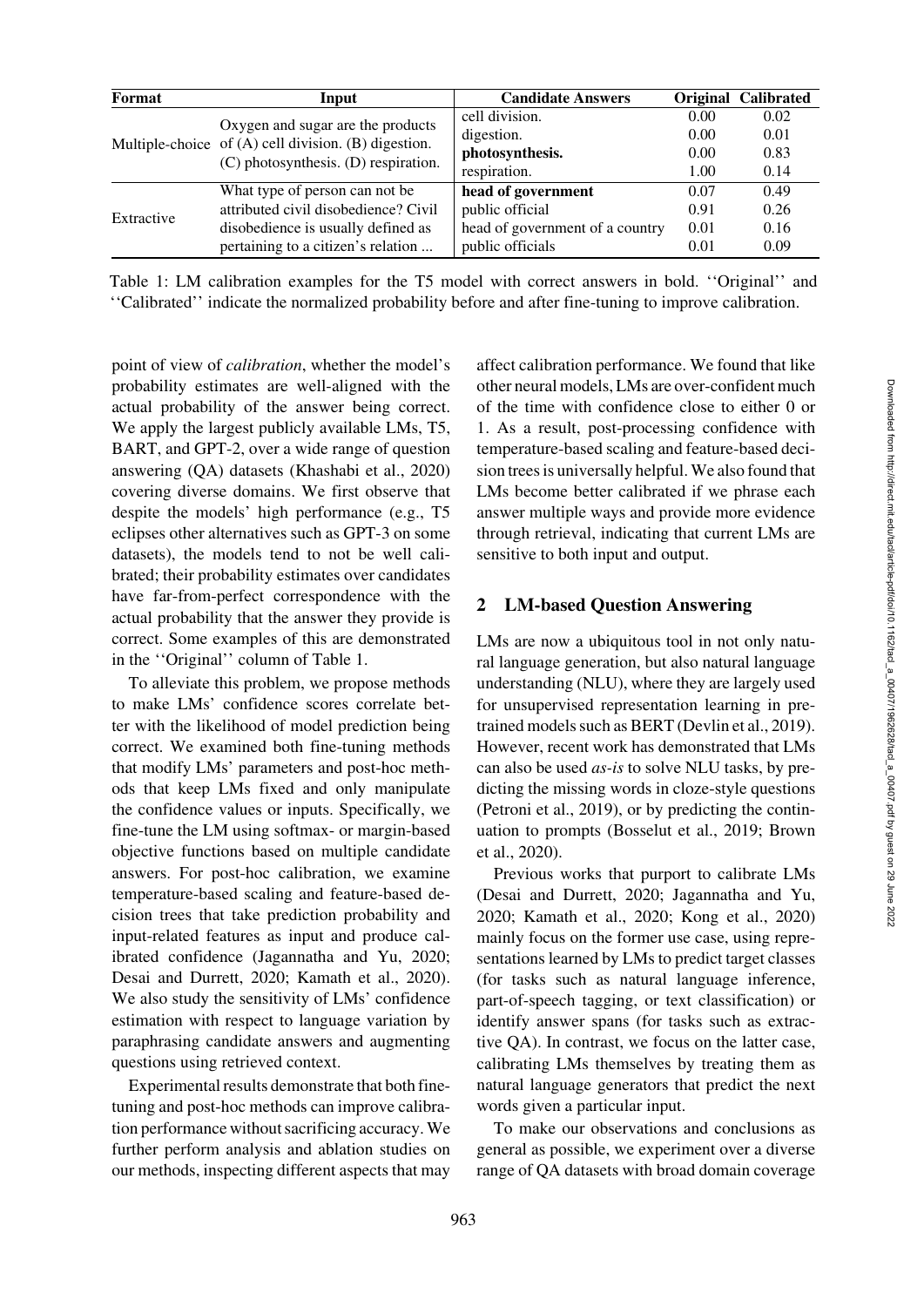| Format       | <b>Datasets and Domains</b>             |
|--------------|-----------------------------------------|
| Multi-choice | ARC (science (Clark et al., 2018)),     |
|              | AI2 Science Questions (science (Clark   |
|              | et al., 2018)), OpenbookQA (science     |
|              | (Mihaylov et al., 2018)), Winogrande    |
|              | (commonsense (Sakaguchi et al., 2020)), |
|              | CommonsenseQA (commonsense (Talmor      |
|              | et al., 2019b)), MCTest (fictional sto- |
|              | ries (Richardson et al., 2013)), PIQA   |
|              | (physical (Bisk et al., 2020)), SIQA    |
|              | (social (Sap et al., 2019)), RACE       |
|              | (English comprehension (Lai et al.,     |
|              | 2017)), QASC (science (Khot et al.,     |
|              | 2020)), MT-test (mixed (Hendrycks       |
|              | et al., 2020)                           |
| Extractive   | SQuAD 1.1 (wikipedia (Rajpurkar         |
|              | et al., 2016)), SQuAD 2 (Wikipedia      |
|              | (Rajpurkar et al., 2018)), NewsQA       |
|              | (news (Trischler et al., 2017)), Quoref |
|              | (wikipedia (Dasigi et al., 2019)),      |
|              | ROPES (situation understanding (Lin     |
|              | et al., 2019))                          |

<span id="page-2-0"></span>Table 2: Datasets used in this paper and their domains.

over questions regarding both factual and common sense knowledge [\(Khashabi et al., 2020\)](#page-12-3). We list all the datasets we used in [Table 2](#page-2-0) along with their corresponding domain. Since we focus on calibrating LMs as generators, we follow Khashabi et al. [\(2020\)](#page-12-3) in converting QA datasets of different formats to a unified sequence-to-sequence format that takes a question  $X$  as input and calculates the probability of a continuation  $Y$  that corresponds to the answer:

$$
P_{LM}(Y|X) = \prod_{i=1}^{|Y|} P_{LM}(y_i|X, y_{< i}).
$$

Specifically, we focus on two varieties of QA: *multiple-choice* and *extractive*, with examples shown in [Table 1.](#page-1-0)<sup>[2](#page-2-1)</sup>

Multiple-choice QA For multiple-choice QA, we assume a question and a set of candidate

answers  $\mathcal{I}(X) = \{Y^{(i)}\}_i$ . Inputs X to LMs are questions concatenated with multiple candidate answers (with each answer prefaced by (A), (B), etc.), and context such as a passage that can be used to help answer the question if any exists. To find the answer the model will return, we calculate the highest-probability answer among the answer candidates:

$$
\hat{Y} = \underset{Y' \in \mathcal{I}(X)}{\arg \max} P_{\text{LM}}(Y'|X).
$$

We can also calculate the normalized probability

$$
P_N(\hat{Y}|X) = \frac{P_{\text{LM}}(\hat{Y}|X)}{\sum_{Y' \in \mathcal{I}(X)} P_{\text{LM}}(Y'|X)},\quad(1)
$$

which provides some idea of the confidence of answer  $\overline{Y}$  with respect to the candidate list.

**Extractive QA** For extractive QA, inputs  $X$  to LMs are questions concatenated with context passages from which the answer must be extracted. In this case, every span within the passage is a candidate answer in  $\mathcal{I}(X)$ . However, enumerating over all possible spans of the context passage is computationally costly. Thus, we follow [Jagannatha and Yu](#page-12-4) [\(2020](#page-12-4)) in using a manageable set of candidate outputs to perform calibration. Specifically, we develop a method to efficiently calculate probabilities over promising spans that exist in the input. First, we calculate the probability of the first token in output  $Y'$ , masking out any tokens that are not included in the input passage at all. Then, for the top  $R$  scoring tokens, we find their location in the input passage, and calculate the probability of all continuing spans up to a certain length (e.g., 20 tokens). We finally keep the top K spans as candidates  $\mathcal{I}(X)$  and use all candidates to calculate the probability in a manner similar to that of multiple-choice QA.

#### 3 Background on Calibration

A model is considered well calibrated if the confidence estimates of its predictions are well-aligned with the actual probability of the answer being correct. Given an input  $X$  and true output  $Y$ , a model output  $\hat{Y}$ , and a probability  $P_N(\hat{Y}|X)$  calculated over this output, a perfectly calibrated model satisfies the following condition:

$$
P(\hat{Y} = Y | P_N(\hat{Y} | X) = p) = p, \forall p \in [0, 1].
$$

<span id="page-2-1"></span><sup>2</sup>We also considered using free-form (abstractive) QA datasets, where the answers are not constrained to be one of several choices and can instead be any text. However, we found it hard to evaluate the correctness of generated outputs, as paraphrases of the correct answer are still correct, so we do not report results on these datasets in this paper. Solving this evaluation problem and evaluating calibration on these tasks is an enticing direction for future work.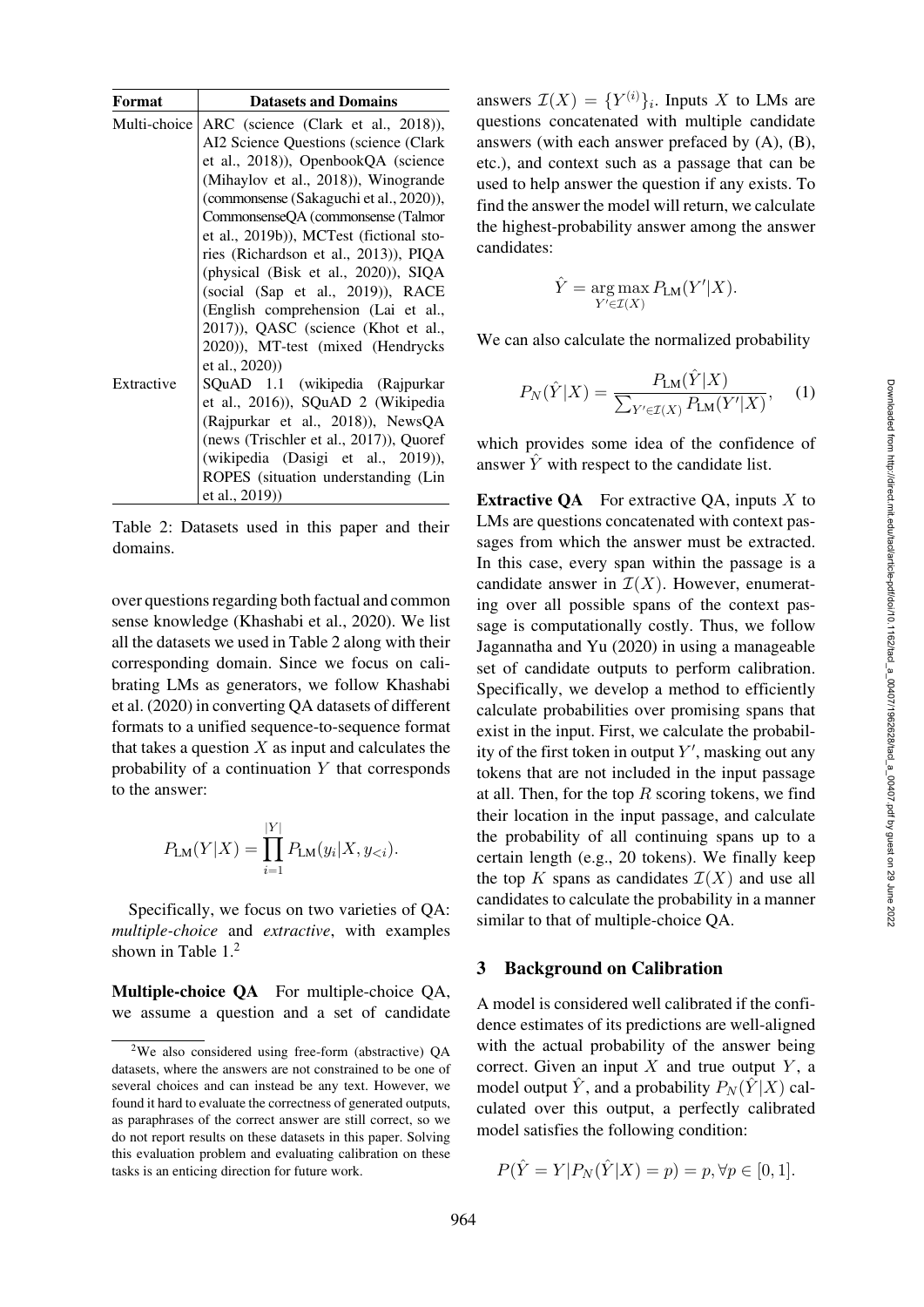

<span id="page-3-0"></span>Figure 1: Reliability diagram of the T5 model (top-left), the original UnifiedQA model (top-right), the UnifiedQA model after calibration with Combo (bottom-left), and Combo with oracle temperature (bottom-right) on the MC-test datasets.

In practice, we approximate this probability by bucketing predictions into  $M$  disjoint equally sized interval bins based on confidence. [Guo et al.](#page-11-6) [\(2017\)](#page-11-6) examined the calibration properties of neural network classifiers, and proposed a widely used measure of calibration called expected calibration error (ECE), which is a weighted average of the discrepancy between each bucket's accuracy and confidence:

$$
\sum_{m=1}^{M} \frac{|B_m|}{n} |\text{acc}(B_m) - \text{conf}(B_m)|, \qquad (2)
$$

where  $B_m$  is the m-th bucket containing samples whose prediction confidence falls into the interval  $(\frac{m-1}{M}, \frac{m}{M}]$ , acc $(B_m)$  is the average accuracy of this bucket, and conf $(B_m)$  is the average confidence of this bucket.The above equation can be visualized using reliability diagrams (e.g., [Figure 1](#page-3-0) in the experiments), where each bar corresponds to one bucket, and the height is equal to the average accuracy. The diagram of a perfectly calibrated model should have all bars aligned with the diagonal.

Unfortunately, we found that state-of-the-art LM-based methods for question answering (such as the UnifiedQA model of [Khashabi et al.](#page-12-3) [\[2020\]](#page-12-3)) were extraordinarily poorly calibrated, with the normalized probability estimates barely being correlated with the likelihood of the outputs being correct. For the two examples in [Table 1,](#page-1-0) for instance, we can see that the language model assigns a very high probability to answers despite the fact that they are wrong. This is particularly important because with T5 [\(Raffel et al.](#page-14-3), [2019](#page-14-3)), GPT-3 [\(Brown et al., 2020\)](#page-10-3), and others [\(Guu et al.](#page-11-7), [2020](#page-11-7); [Lewis et al., 2020c](#page-13-3)) being provided as a potential answer to complex knowledge-based tasks, for models to actually be used in practical scenarios they must also be able to know when they cannot provide correct information. In the following section, we examine methods to improve the calibration of pre-trained models through a number of methods.

# 4 Calibrating LMs for Question Answering

Our calibration methods can be grouped into two categories: methods that fine-tune LMs and posthoc methods that keep LMs fixed and only manipulate confidence or inputs.

#### 4.1 Fine-tuning-based Calibration

Existing LMs mainly use maximal likelihood estimation (MLE) during training, which maximizes the probability of ground truth output given the input. However, it is well attested that MLE-trained language generators are biased, tending to prefer short outputs [\(Murray and Chiang](#page-13-4), [2018\)](#page-13-4), or being biased towards more frequent vocabulary (Ott et al., [2018](#page-13-5)). However, in the case where we know a set of reasonable candidates  $\mathcal{I}(X)$ , one straightforward way to fine-tune LMs is to only consider candidates in  $\mathcal{I}(X)$  and directly tune  $P_N(Y|X)$ to be a good probability estimate of the actual outputs. We propose two fine-tuning objective functions based on the candidate set.

Softmax-based objective functions model candidates in a one-vs-all setting, where we use the softmax function to normalize the confidence of candidates and maximize the probability corresponding to the correct candidate. We use the negative log likelihood as the loss function:

$$
L(X,Y) = -\log \frac{\exp(s(Y))}{\sum_{Y' \in \mathcal{I}(X)} \exp(s(Y'))},
$$

where the ground truth  $Y$  is one of the candidates in  $\mathcal{I}(X)$ , and  $s(\cdot)$  is the logit of the corresponding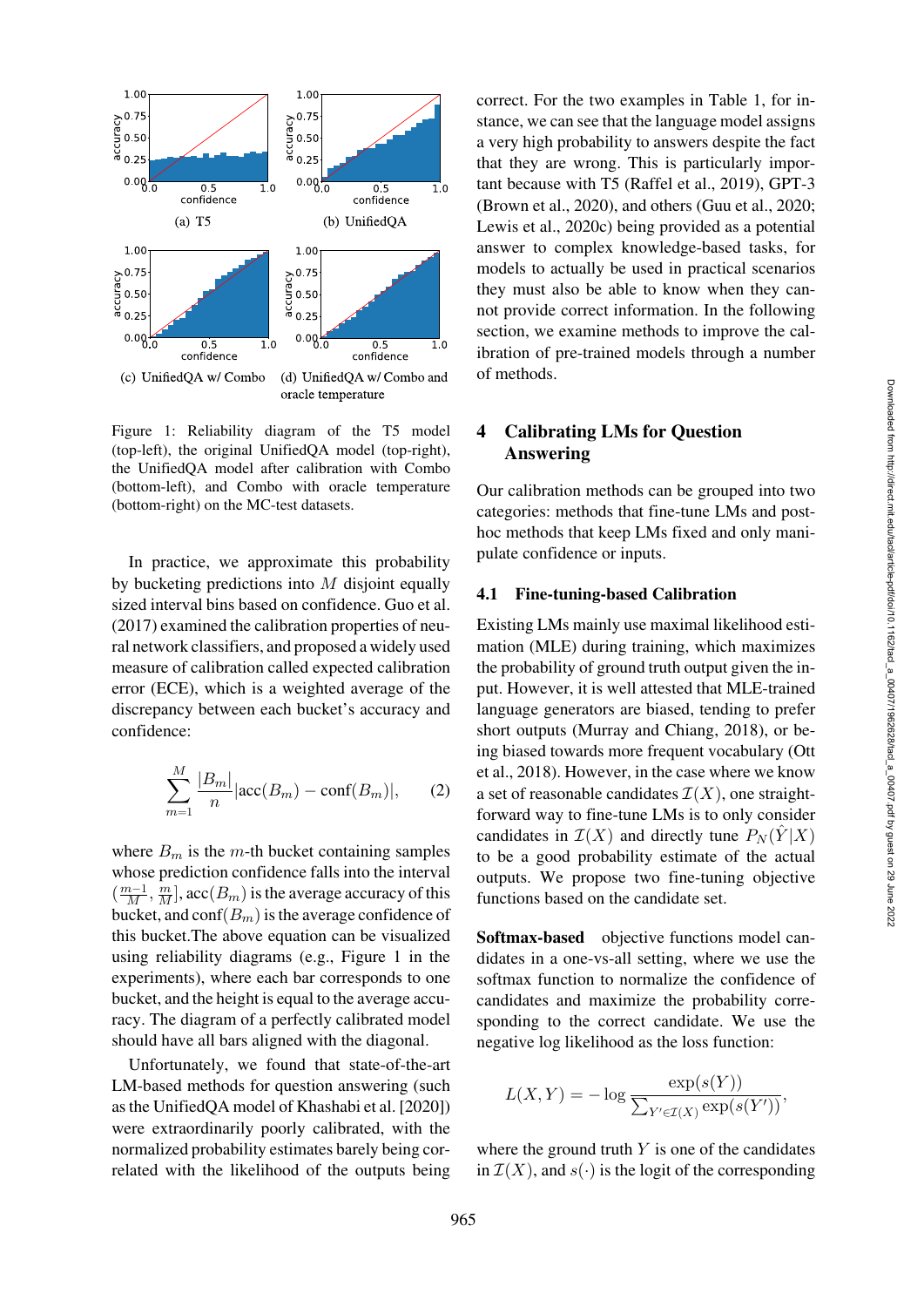output (omit condition  $X$  for simplicity), which is computed as the log probabilities of all tokens in the output:  $s(Y) = \log P_{LM}(Y|X)$ .

Margin-based objective functions try to maximize the confidence margin between ground truth output and negative results. This is motivated by the fact that non-probabilistic objectives such as those used by support vector machines provide reasonably good probabilistic estimates after appropriate scaling and adjustment [\(Platt et al.,](#page-14-11) [1999\)](#page-14-11). Specifically, we use the following objective:

$$
L(X,Y) = \sum_{Y' \in \mathcal{I}(X) \backslash Y} \max(0, \tau + s(Y') - s(Y)).
$$

#### 4.2 Post-hoc Calibration

Comparing to fine-tuning methods that optimize the parameters in the model, post-hoc calibration methods keep the model as-is and manipulate various types of information derived from the model to derive good probability estimates [\(Guo et al.,](#page-11-6) [2017](#page-11-6); [Jagannatha and Yu](#page-12-4), [2020;](#page-12-4) Desai and Durrett, [2020\)](#page-11-2). In this section, we consider two aspects of the model: model probabilities  $P_N(Y|X)$ and features of the model inputs  $X$  or outputs  $Y$ . We attempted two representative methods, namely, temperature-based scaling [\(Guo et al.](#page-11-6), [2017](#page-11-6)) and feature-based decision trees [\(Jagannatha and Yu,](#page-12-4) [2020\)](#page-12-4), to study whether post-processing probabilities is an effective method for calibration of LMs in the context of QA.

Temperature-based scaling methods have been proposed for classification tasks [\(Guo et al.](#page-11-6), [2017](#page-11-6); [Desai and Durrett](#page-11-2), [2020\)](#page-11-2), where a positive scalar temperature hyperparameter  $\tau$  is introduced in the final classification layer to make the probability distribution either more peaky or smooth: softmax( $z/\tau$ ). If  $\tau$  is close to 0, the class with the largest logit receives most of the probability mass, while as  $\tau$  approaches  $\infty$ , the probability distribution becomes uniform. When applying this method to our setting, we use log probabilities of the candidates in  $\mathcal{I}(X)$  as logits in computing the softmax function:  $z = \log P_{LM}(Y'|X), Y' \in$  $\mathcal{I}(X)$ , and  $\tau$  is optimized with respect to negative log likelihood on the development split.

Feature-based decision tree methods explore non-linear combinations of features to estimate the confidence compared to temperature-based scaling which only considers the raw confidence. We follow previous works [\(Jagannatha and Yu,](#page-12-4) [2020](#page-12-4); [Dong et al., 2018](#page-11-8)) and use gradient-boosted decision trees [\(Chen and Guestrin](#page-11-9), [2016](#page-11-9)) as our regressor to estimate the confidence based on features. Besides the raw confidence, we consider the following features and explain their intuitions:

- Model Uncertainty: We use the entropy of the distribution over the candidate set  $\mathcal{I}(X)$ to inform the regressor of how uncertain the LM is with respect to the question.
- Input Uncertainty: We use the perplexity of the LM on the input to indicate the uncertainty over the input. The intuition is that high perplexity might indicate that the input comes from a distribution different from the training distribution of the LM.
- Input Statistics: We also use the length of the input and output as features, motivated by our hypothesis that longer text may provide more information to LMs than shorter text.

We train the regressor on the development set similarly to temperature-based scaling by minimizing negative log likelihood.

# 4.3 LM-specific Methods

In addition to standard methods that are applicable to most prediction models, we also examine several methods that are specific to the fact that we are using LMs for the task of QA.

Candidate Output Paraphrasing Motivated by the fact that LMs are sensitive to language variation [\(Jiang et al., 2020b](#page-12-0)) in tasks like question answering and factual prediction, we hypothesize that one potential reason why the confidence estimation of LMs is not accurate is that the candidate output is not worded in such a way that the LM would afford it high probability. As shown by the example in [Table 3,](#page-5-0) paraphrasing the correct answer from ''devoted'' to ''dedicated'' increases the probability from 0.04 to 0.94. Motivated by this, we use a round-trip translation model to paraphrase each candidate output  $Y' \in \mathcal{I}(X)$  into several other expressions by first translating it into another language and then back-translating it to generate a set of paraphrases para $(Y')$ . We then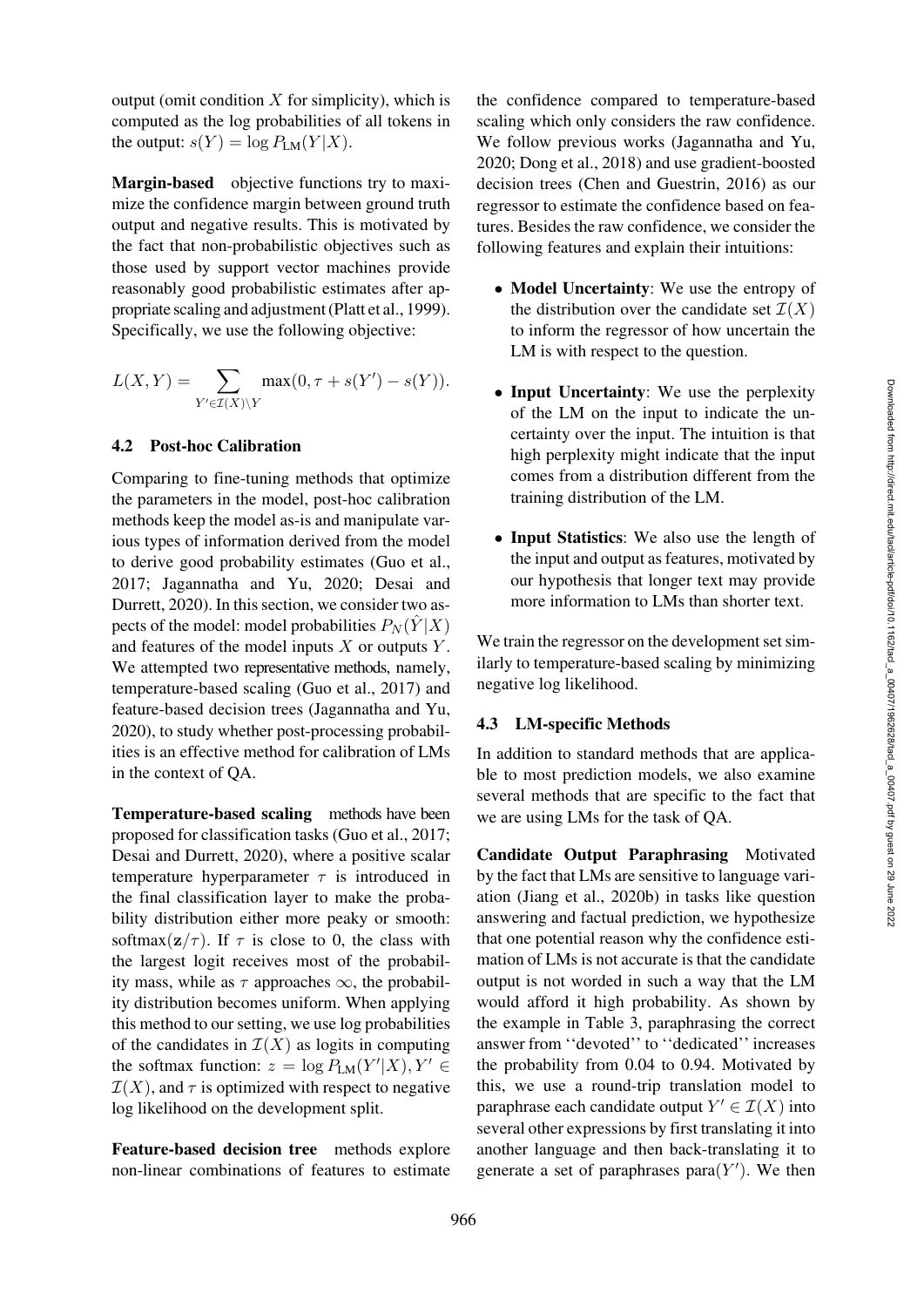| Input         | How would you describe Addison?                         |
|---------------|---------------------------------------------------------|
|               | $(A)$ excited $(B)$ careless $(C)$ devoted.             |
|               | Addison had been practicing for the                     |
|               | driver's exam for months. He finally                    |
|               | felt he was ready, so he signed up and                  |
|               | took the test.                                          |
|               | Paraphrases $\&$ devoted (0.04), dedicated (0.94), com- |
| Probabilities | mitment $(0.11)$ , dedication $(0.39)$                  |

<span id="page-5-0"></span>Table 3: An example question with the correct answer in bold. Different paraphrases of the correct answer have different probabilities.

calculate the probability of each candidate output by summing the probability of all paraphrases  $P(Y') = \sum_{Q \in \text{para}(Y')} P_{\text{LM}}(Q|X)$  and normalize it following Equation 1. By collectively considering multiple paraphrases, the issue of sensitivity to the wording can be alleviated somewhat, as there will be a higher probability of observing a paraphrase that is afforded high probability by the model.

Input Augmentation Previous work has found that LMs' factual predictions can be improved if more context is provided [\(Petroni et al.](#page-13-6), [2020a\)](#page-13-6), which has inspired many retrieval-augmented LMs that retrieve evidence from external resources and condition the LMs' prediction on this evidence [\(Guu et al., 2020;](#page-11-7) [Lewis et al.](#page-13-7), [2020a](#page-13-7)[,c\)](#page-13-3). We hypothesize that retrieving extra evidence to augment the input also has the potential to improve the confidence estimation of LMs as it will provide the model more evidence upon which to base both its predictions and its confidence estimates. We follow [\(Petroni et al.](#page-13-6), [2020a](#page-13-6)) to retrieve the most relevant Wikipedia article using TF-IDF-based retrieval systems used in DrQA [\(Chen et al., 2017\)](#page-11-10) and append the first paragraph of the article to the input.

#### 5 Experiments

#### 5.1 Experimental Settings

Datasets We evaluate the calibration performance on both multiple-choice QA datasets and extractive QA datasets listed in [Table 2.](#page-2-0) To test whether our calibration methods can generalize to out-of-domain datasets, we use a subset of datasets of multiple-choice/extractive QA to train our methods, and the remaining subset of datasets to evaluate the performance. Specifically, we use ARC (easy), AI2 Science Question (elementary), OpenbookQA, QASC, Winogrande, CommonsenseQA, and PhysicalIQA as the training subset for multiple-choice QA (denoted as MC-train), and SQuAD 1.1, NewsQA as the training subset for extractive QA (denoted as Ext-train). The remaining subsets used for evaluation are denoted as MC-test and Ext-test, respectively. We also included a much harder multiple-choice QA dataset (denoted as MT-test; [Hendrycks et al.](#page-12-9) [\[2020](#page-12-9)]) regarding common sense in a number of genres, in which the largest GPT-3 model and UnifiedQA both display only low to moderate accuracy. For fine-tuning methods, we use the train split of MC-train/Ext-train to fine-tune the LMs. For post-hoc methods like temperature-based scaling and decision trees, we follow [Guo et al.](#page-11-6) [\(2017](#page-11-6)) and use the development split of MC-train/Ext-train to optimize the parameters.[3](#page-5-1)

LMs One clear trend of the past several years is that the parameter size and training data size of pre-trained models plays a significant role in the accuracy of models; pre-trained LMs such as BERT [\(Devlin et al., 2019\)](#page-11-3) tend to underperform more recently released larger LMs like Turing- $NLG<sup>4</sup>$  and GPT-3 [\(Brown et al., 2020](#page-10-3)). Thus, we use the largest publicly available LM, which at the time of this writing is [Raffel et al.'](#page-14-3)s [\(2019](#page-14-3)) T5 model. The T5 model is a sequence-to-sequence model with both encoder and decoder using transformers [\(Vaswani et al., 2017](#page-15-5)), and the largest version has 11 billion parameters, allowing it to realize state-of-the-art performance on tasks such as question answering and natural language understanding [\(Roberts et al., 2020](#page-14-1); [Khashabi et al.,](#page-12-3) [2020](#page-12-3)).

Specifically, we use two varieties of this model. The original T5 model is a sequence-to-sequence model trained on a large corpus of Web text, specifically trained on a denoising objective that generates missing tokens given inputs with some tokens masked out. The UnifiedQA model uses the initial T5 model and fine-tunes on a variety of QA datasets by converting multiple-choice, extractive QA formats into a unified sequence-tosequence format, similar to the one that we show in [Table 1.](#page-1-0) We use the 3-billion version in our

<sup>3</sup>Since not all datasets in MC-test and Ext-test have a test split, we report the performance on the development split.

<span id="page-5-2"></span><span id="page-5-1"></span><sup>4</sup><https://msturing.org/>.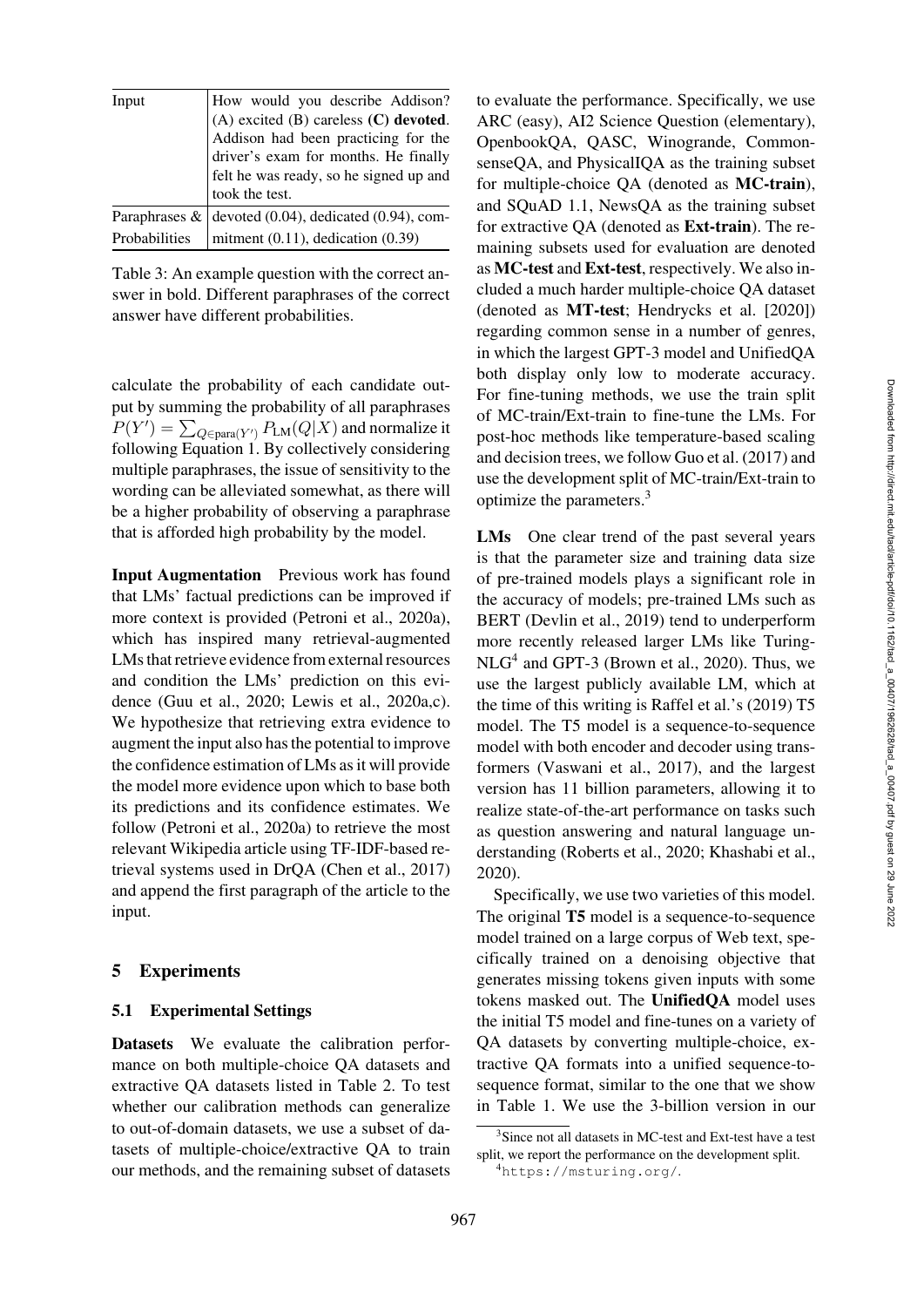main experiments in subsection [5.3](#page-6-0) (for efficiency purposes), but also report the performance of the largest 11-billion version in ablation studies subsection [5.5.](#page-8-0)

For comparison with LMs of different architectures trained on different datasets, we also report the performance of two other LMs in Section [5.5:](#page-8-1) the 0.4-billion BART model [\(Lewis et al.](#page-13-8), [2020b\)](#page-13-8), which is a sequence-to-sequence model and the 0.7-billion GPT-2 large model [\(Radford et al.,](#page-14-0) [2019](#page-14-0)), which is a conventional language model. We fine-tune them following the same recipe as UnifiedQA [\(Khashabi et al., 2020](#page-12-3)).

Evaluation Metrics We use accuracy to measure the prediction performance of our methods, and ECE to measure the calibration performance. Accuracy is computed as the ratio of questionanswer pairs for which the correct answer has the highest probability among all the candidates in  $\mathcal{I}(x)$ . ECE is computed using Equation 2 by bucketing all candidate answers in  $\mathcal{I}(x)$  based on confidence. For MC-test and Ext-test which include multiple datasets, we compute accuracy and ECE on each dataset separately and average across them to avoid the metrics being dominated by large datasets.

Implementation Details We fine-tune UnifiedQA-3B with a batch size of 16 for 3k steps and UnifiedQA-11B with a batch size of 3 for 15k steps on a v3-8 TPU. The maximal length of input and output are set to 512 and 128 respectively, following the setting of UnifiedQA (Khashabi et al., [2020\)](#page-12-3). For extractive QA datasets, we use top  $R = 10$  first tokens and finally  $K = 5$  spans are used as candidates. For the paraphrasing-based method, we use the WMT-19 English-German and German-English transformer models to perform back translation [\(Ng et al., 2019](#page-13-9)). The beam size is set to 10 for both directions, which will yield  $10 \times 10 = 100$  paraphrases in the end. Since some paraphrases are duplicated, we count the frequency and use the top 5 unique paraphrases in our main experiments subsection [5.3.](#page-6-0) We also report the performance of using different numbers of paraphrases in subsection [5.5.](#page-8-0) For the retrieval-based augmentation, we use the KILT toolkit [\(Petroni et al.](#page-13-10), [2020b](#page-13-10)) to retrieve the most relevant article from the Wikipedia dump, and append the first three sentences of the first paragraph of the retrieved article to the input. For

| <b>Method</b>                                             | <b>MC-test</b> |  | <b>MT-test</b> |                                                 | <b>Ext-test</b> |  |
|-----------------------------------------------------------|----------------|--|----------------|-------------------------------------------------|-----------------|--|
|                                                           |                |  |                | ACC ECE ACC ECE ACC ECE                         |                 |  |
| T5                                                        |                |  |                | $0.313$ $0.231$ $0.268$ $0.248$ $0.191$ $0.166$ |                 |  |
| UnifiedQA $0.769$ $0.095$ $0.437$ $0.222$ $0.401$ $0.114$ |                |  |                |                                                 |                 |  |
| $+$ softmax 0.767 0.065 0.433 0.161 0.394 0.110           |                |  |                |                                                 |                 |  |
| $+$ margin 0.769 0.057 0.431 0.144 0.391 0.112            |                |  |                |                                                 |                 |  |

<span id="page-6-1"></span>Table 4: Performance of different fine-tuning methods.

the feature-based decision trees model, we use XGBoost [\(Chen and Guestrin](#page-11-9), [2016\)](#page-11-9) with logistic binary objective, max depth of 4, number of parallel trees of 5, and subsample ratio of 0.8. We use Temp. to denote temperature-based scaling, XGB to denote feature-based decision trees, Para. to denote paraphrasing, Aug. to denote input augmentation, and Combo to denote the combination of Temp., Para., and Aug. in the experimental section. We use the model with the best calibration performance in post-hoc calibration experiments. For multiple-choice QA, we use the UnifiedQA model after margin-based fine-tuning. For extractive QA, we use the original UnifiedQA model.

# 5.2 Are LM-based QA Models Well Calibrated?

As shown in [Table 4,](#page-6-1) our baseline models (i.e., T5 and UnifiedQA) are strong, achieving state-ofthe-art accuracy on a diverse range of QA datasets. On the MT-test datasets, the UnifiedQA model even outperforms the largest version of GPT-3 with 175 billions parameters [\(Hendrycks et al.,](#page-12-9) [2020](#page-12-9)). Despite the impressive performance, these models are not well calibrated, with ECE higher than 0.2 on the MT-test dataset. We found that LMs tend to be over-confident about cases they do not know, as shown in the confidence distribution in the first row of [Figure 2](#page-7-0) that most predictions have aggressive confidence being close to 0 or 1. The UnifiedQA model assigns high confidence to the wrong answer for examples in [Table 1,](#page-1-0) indicating that its confidence estimates are not trustworthy.

# <span id="page-6-0"></span>5.3 Can LM-based QA Models be Calibrated?

We calibrate the UnifiedQA model using both fine-tuning-based methods and post-hoc methods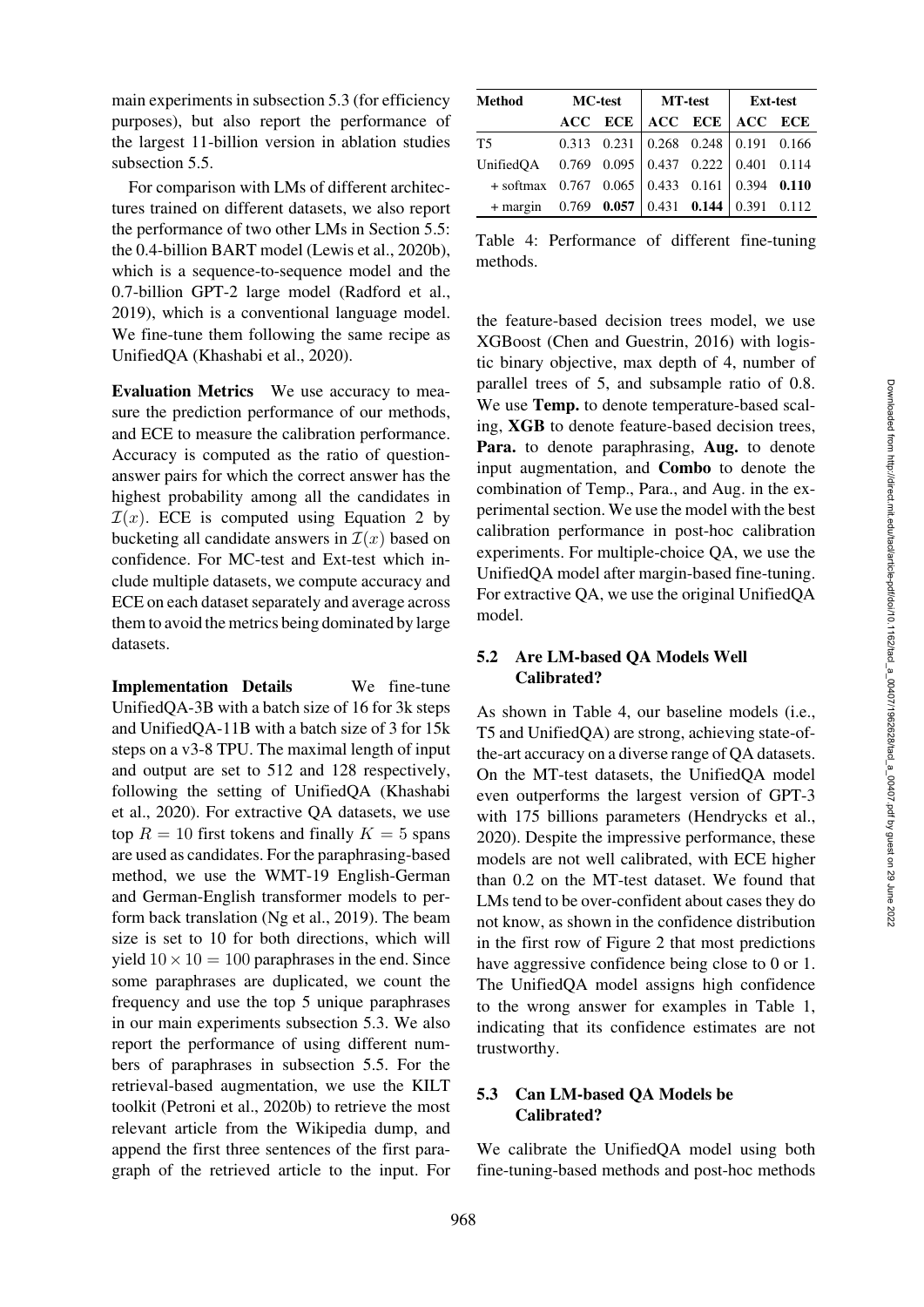

<span id="page-7-0"></span>Figure 2: The ratio of predictions with respect to confidence of the T5 model (top-left), the UnifiedQA model (top-right), the UnifiedQA model after temperaturebased calibration (bottom-left), and the UnifiedQA model after feature-based calibration (bottom-right) on the MC-test datasets.

and show their performance in [Table 4](#page-6-1) and [Table 5](#page-7-1) respectively.

Overall, on multi-choice QA datasets (i.e., MCtest and MT-test), both fine-tuning-based methods and post-hoc methods can improve ECE while maintaining accuracy compared to the baseline UnifiedQA model. The best-performing method (i.e., Combo), which combines margin-based fine-tuning, temperature-based scaling, paraphrasing, and input augmentation, improves ECE from 0.095 to 0.044—that is, by over 53%. As shown in the reliability diagrams of the original UnifiedQA model (top-right) and the UnifiedQA model calibrated with Combo (bottom-left) in [Figure 1,](#page-3-0) calibration using our methods makes the confidence estimates of predictions better aligned with their correctness. Comparing those two diagrams, an interesting observation is that our method seems to over-calibrate the LM, making over-estimated bars on the right-hand side of the top-right diagram (bars lower than the diagonal) under-estimated, and vice versa. This is probably caused by the temperature being too aggressive (i.e., too large), making the distribution too flat. Note that the datasets used to learn the temperature (MC-train) and used in evaluation (MC-test) are different, which we hypothesize is the reason why the temperature is too aggressive. We verify this by learning an oracle temperature on the evaluation datasets (MC-test). The learned temperature

| Method          | <b>MC-test</b> |            | <b>MT-test</b> |            | <b>Ext-test</b> |            |
|-----------------|----------------|------------|----------------|------------|-----------------|------------|
|                 | ACC            | <b>ECE</b> | ACC            | <b>ECE</b> | ACC             | <b>ECE</b> |
| <b>Baseline</b> | 0.769          | 0.057      | 0.431          | 0.144      | 0.401           | 0.114      |
| $+$ Temp.       | 0.769          | 0.049      | 0.431          | 0.075      | 0.401           | 0.107      |
| $+ XGB$         | 0.771          | 0.055      | 0.431          | 0.088      | 0.402           | 0.103      |
| + Para.         | 0.767          | 0.051      | 0.429          | 0.122      | 0.393           | 0.114      |
| $+ Aug.$        | 0.744          | 0.051      | 0.432          | 0.130      | 0.408           | 0.110      |
| $+$ Combo       | 0.748          | 0.044      | 0.431          | 0.079      | 0.398           | 0.104      |

<span id="page-7-1"></span>Table 5: Performance of different post-hoc methods using the UnifiedQA model after margin-based fine-tuning or the original UnifiedQA model as the baseline model. ''+Combo'' denotes the method using both Temp., Para., and Aug.

indeed becomes smaller (1.35  $\rightarrow$  1.13), and the reliability diagram (bottom-right in [Figure 1\)](#page-3-0) is almost perfectly aligned. This demonstrates the challenge of calibrating LMs across different domains.

However, on extractive QA datasets, the improvement brought by different calibration methods is smaller. We hypothesize that this is because the candidate set  $\mathcal{I}(X)$  generated by the spanbased decoding method for extractive QA are harder to calibrate than the manually curated candidate answers for multiple-choice QA. We compute the average entropy of the confidence of the UnifiedQA model over  $\mathcal{I}(X)$  on both extractive QA (Ext-test) and multiple-choice QA datasets (MC-test), and found that Ext-test indeed has much higher entropy compared to MC-test (0.40 vs 0.13), which partially explains the difficulty of calibration on extractive QA datasets.

# 5.4 Analysis of Individual Calibration **Methods**

In this section, we discuss each method in detail and analyze why they can improve calibration performance.

Objective Function Matters. The original UnifiedQA model is fine-tuned based on MLE, which maximizes the probability of the gold answer given the question. Both softmax-based and margin-based fine-tuning, which explicitly compare and adjust the probability of candidate answers, can further improve ECE on multiple-choice datasets. We argue that the softmax-based and margin-based objective functions are better suited for questions with potential candidates.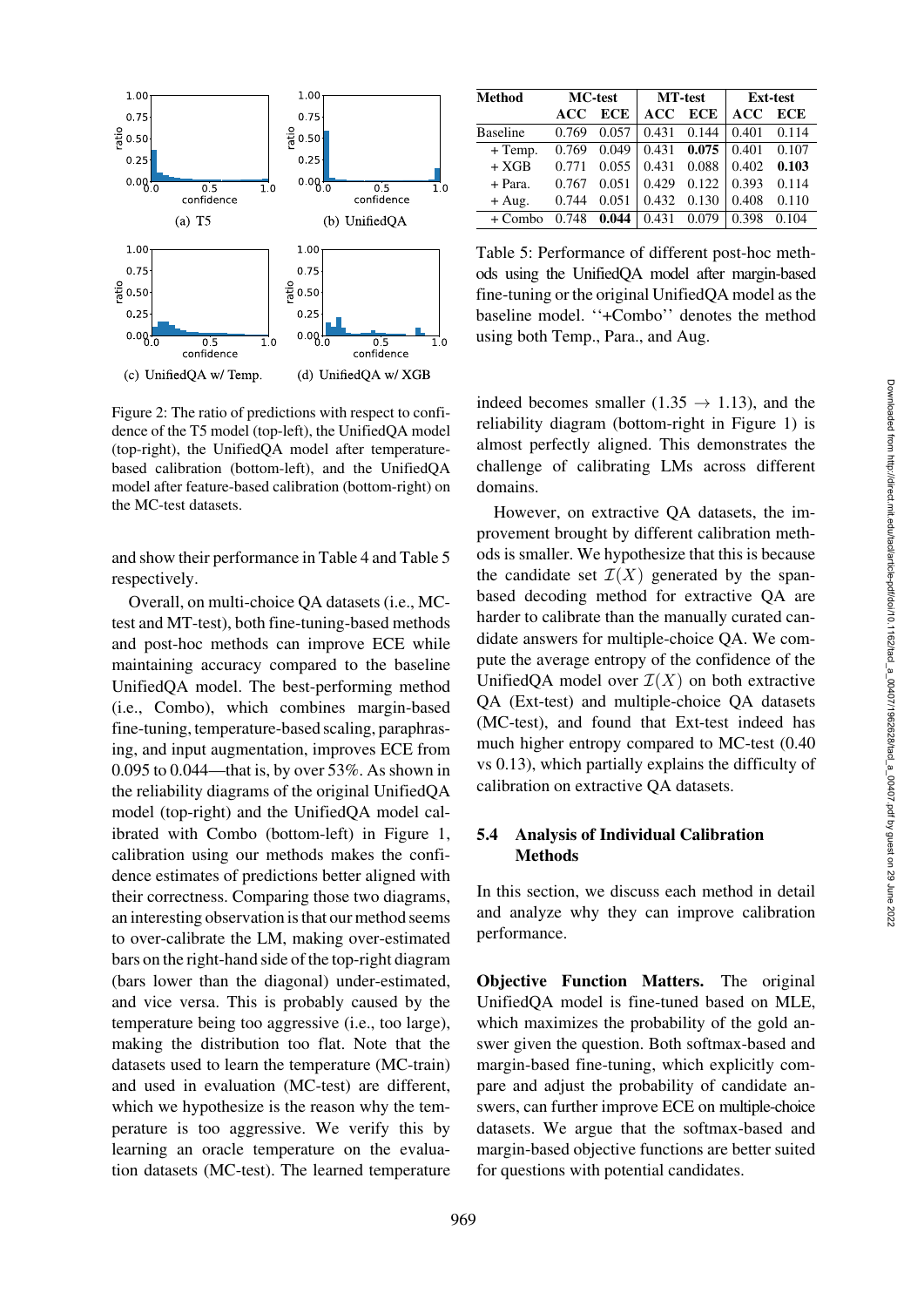#### Post-processing Confidence is Effective Univer-

sally. Post-processing the raw confidence either solely based on confidence or other features is effective across all datasets, which is consistent with the conclusion on other tasks such as structured prediction and natural language inference [\(Jagannatha and Yu, 2020](#page-12-4); [Desai and Durrett,](#page-11-2) [2020](#page-11-2)). We demonstrate the histogram of confidence before and after applying temperature-based scaling or feature-based decision trees in [Figure 2.](#page-7-0) LMs tend to be over-confident, with most predictions having either extremely high or low confidence. Both methods can successfully re-scale the confidence to reasonable ranges, thus improving the calibration performance.

Paraphrasing Answers and Input Augmentation can Improve Confidence Estimation. The improvement brought by using paraphrasing is significant on multiple-choice datasets, demonstrating that using diverse expressions can indeed improve confidence estimation. To better understand under what circumstances paraphrasing works, we group candidate answers into two categories: The first group includes candidate answers that become better calibrated using paraphrases; the second group includes candidate answers whose confidence remains the same using paraphrases. We say that a candidate becomes better calibrated if its confidence increases/decreases by 20% if it is a correct or incorrect answer respectively. We found that the average length of questions for better calibrated candidates (187) is much shorter than that of candidates without improvement (320), indicating that paraphrasing is useful mainly for short questions. We also compute the diversity of word usage in paraphrases using the number of unique words divided by the total length of paraphrases. We found that better calibrated candidates have slightly higher diversity (0.35 vs 0.32), which is consistent with our intuition. Retrieval-based augmentation can also improve calibration performance on multiple-choice datasets, which is probably because the retrieved documents can provide extra evidence about the question, making LMs more robust at confidence estimation.

Calibration Methods are Complementary. By combining margin-based fine-tuning, temperature-based scaling, paraphrasing, and input augmentation, we achieve the best ECE on

| Method      |       | <b>BART</b> | GPT-2 large |       |  |
|-------------|-------|-------------|-------------|-------|--|
|             | ACC   | ECE         | ACC         | ECE   |  |
| Original    | 0.295 | 0.225       | 0.272       | 0.244 |  |
| + UnifiedQA | 0.662 | 0.166       | 0.414       | 0.243 |  |
| + softmax   | 0.658 | 0.097       | 0.434       | 0.177 |  |
| $+$ margin  | 0.632 | 0.090       | 0.450       | 0.123 |  |
| $+$ Temp.   | 0.632 | 0.064       | 0.450       | 0.067 |  |
| $+ XGB$     | 0.624 | 0.090       | 0.440       | 0.080 |  |
| $+$ Para.   | 0.624 | 0.084       | 0.436       | 0.104 |  |
| $+ Aug.$    | 0.600 | 0.089       | 0.441       | 0.126 |  |
| $+$ Combo   | 0.591 | 0.065       | 0.429       | 0.069 |  |

<span id="page-8-2"></span>Table 6: Performance of different LMs on the MC-test dataset. ''Original'' indicates the original language model, and ''+ UnifiedQA'' indicates fine-tuning following the recipe of UnifiedQA.

MC-test, demonstrating that these calibration methods are complementary to each other.

#### <span id="page-8-0"></span>5.5 Ablation Study

In this section, we perform an ablation study to examine different aspects of LM calibration, including calibration performance of different LMs, across LMs with different sizes, using different numbers of paraphrases, and across datasets with potential domain shift.

<span id="page-8-1"></span>Performance of Different LMs. We report the performance of two other LMs in [Table 6.](#page-8-2) Both the BART and GPT-2 models are smaller than T5, thus the overall accuracy and calibration performance are lower than that of T5. Both fine-tuning and post-hoc calibration methods can improve ECE, indicating that our methods are applicable to LMs trained with different datasets and architectures.

Performance of LMs with Different Sizes. We conduct experiments using the largest version (i.e., 11B) of the T5 and UnifiedQA model to analyze how calibration performance varies with respect to the size of the LM in [Table 7.](#page-9-0) We found that larger LMs usually achieve both higher accuracy and better calibration performance, which is contradictory to the observation in image classification [\(Guo et al.](#page-11-6), [2017\)](#page-11-6) where larger models such as ResNet [\(He et al., 2016\)](#page-11-11) are no longer well calibrated compared to smaller models like LeNet [\(Lecun et al.](#page-13-11), [1998\)](#page-13-11). Given the fact that the size of both the pre-training corpus and LMs are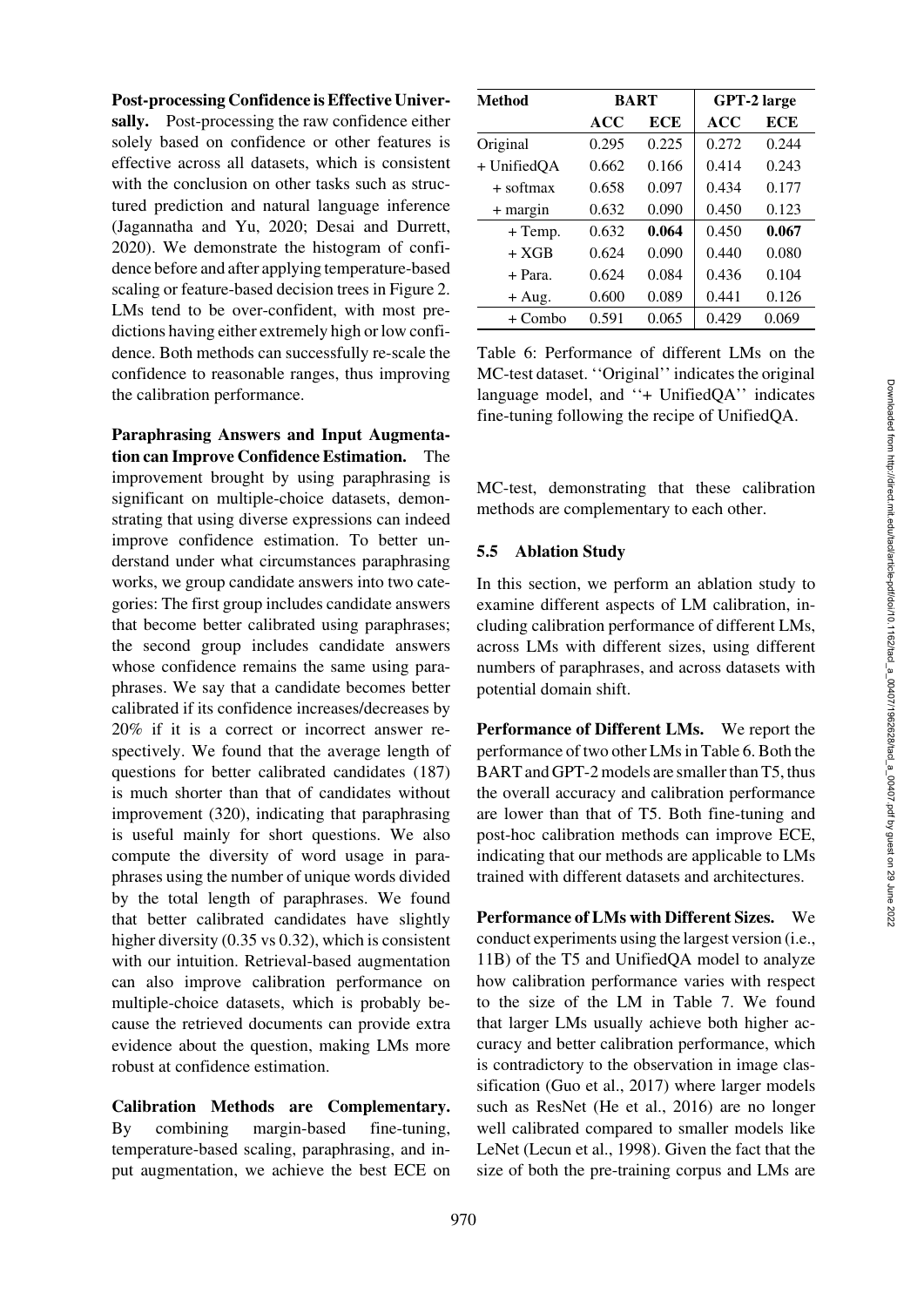| <b>Method</b> |       | <b>MC-test</b> | <b>MT-test</b> |       |  |
|---------------|-------|----------------|----------------|-------|--|
|               | ACC   | <b>ECE</b>     | ACC            | ECE   |  |
| <b>T5</b>     | 0.359 | 0.206          | 0.274          | 0.235 |  |
| UnifiedOA     | 0.816 | 0.067          | 0.479          | 0.175 |  |
| $+$ softmax   | 0.823 | 0.041          | 0.488          | 0.129 |  |
| $+$ margin    | 0.819 | 0.034          | 0.485          | 0.107 |  |
| $+$ Temp.     | 0.819 | 0.036          | 0.485          | 0.098 |  |
| $+ XGB$       | 0.818 | 0.065          | 0.486          | 0.108 |  |
| $+$ Para.     | 0.820 | 0.035          | 0.484          | 0.092 |  |
| $+ Aug.$      | 0.812 | 0.031          | 0.493          | 0.090 |  |
| $+$ Combo     | 0.807 | 0.032          | 0.494          | 0.085 |  |

<span id="page-9-0"></span>Table 7: Performance of the 11B LMs.



<span id="page-9-1"></span>Figure 3: ECE of the UnifiedQA model using different numbers of paraphrases on the MC-test datasets.

extremely larger compared to previous practice, we might have completely different observations with respect to confidence estimation. Unlike ResNet trained on CIFAR-100, the training of LMs is not bottlenecked by the dataset, and larger LMs have a stronger capacity to model text distribution and memorize facts, which leads to better calibration performance overall [\(Kaplan et al.,](#page-12-10) [2020](#page-12-10)). Overall, our methods can improve ECE from 0.067 to 0.032 using the 11B UnifiedQA model on the MC-test dataset, and from 0.175 to 0.085 on the MT-test dataset. However, compared to the 3B version, improvement brought by post-hoc calibration methods is smaller, which is probably because the 11B version is better optimized and more knowledgeable.

Performance using Different Numbers of Paraphrases. In [Figure 3,](#page-9-1) we experiment with different numbers of paraphrases using the UnifiedQA model on MC-test datasets. The overall trend is that the more paraphrases we use, the better calibrated the LM, demonstrating that using different variations to express the candidate answer can improve confidence estimation. The improvements using more than 10 paraphrases are subtle, so 5–10 paraphrases may represent a good trade-off between computational cost and performance in practical settings.

| Method     |       | <b>MC-train</b> | <b>MC-test</b> |       |  |
|------------|-------|-----------------|----------------|-------|--|
|            | ACC   | ECE             | ACC            | ECE   |  |
| Т5         | 0.334 | 0.228           | 0.313          | 0.231 |  |
| UnifiedQA  | 0.727 | 0.133           | 0.769          | 0.095 |  |
| + softmax  | 0.735 | 0.084           | 0.767          | 0.065 |  |
| $+$ margin | 0.737 | 0.069           | 0.769          | 0.057 |  |
| + Temp.    | 0.737 | 0.051           | 0.769          | 0.049 |  |
| $+ XGB$    | 0.737 | 0.074           | 0.771          | 0.055 |  |
| + Para.    | 0.742 | 0.053           | 0.767          | 0.051 |  |
| $+ Aug.$   | 0.721 | 0.059           | 0.744          | 0.051 |  |
| + Combo    | 0.722 | 0.042           | 0.748          | 0.044 |  |

<span id="page-9-2"></span>Table 8: Performance comparison between training and evaluation datasets.

Performance on Training and Evaluation Datasets. As introduced in the experimental section, we perform calibration on the MC-train dataset and evaluate the final performance on the MC-test dataset to study whether our calibration methods can generalize to out-of-domain dataset. We compare the performance on the training dataset and the evaluation dataset in [Table 8.](#page-9-2) We found that on both datasets, each individual method can improve ECE, indicating that our method can generalize to out-of-domain datasets. Note that the improvement on the training dataset  $(0.133 \rightarrow 0.042)$  is larger than on improvement on the evaluation dataset (0.095  $\rightarrow$  0.044), which is probably caused by the domain shift between the two datasets.

# 6 Related Work

Calibration Calibration is a well-studied topic in ot[her](#page-12-11) [tasks](#page-12-11) [such](#page-12-11) [as](#page-12-11) [medical](#page-12-11) [diagnosis](#page-12-11) [\(](#page-12-11)Jiang et al., [2012](#page-12-11)) and image recognition [\(Guo et al.,](#page-11-6) [2017](#page-11-6); [Lee et al., 2018](#page-13-12)). Previous works in NLP have examined calibration in structured prediction problems such as part-of-speech tagging and named entity recognition [\(Jagannatha and Yu,](#page-12-4) [2020](#page-12-4)), natural language understanding tasks such as natural language inference, paraphrase detection, extractive question answering, and text classification [\(Desai and Durrett, 2020](#page-11-2); [Kamath et al.,](#page-12-5) [2020](#page-12-5); [Kong et al., 2020](#page-12-6)). In contrast, we focus on calibrating LMs themselves by treating them as natural language generators that predict the next words given a particular input.

LM Probing Previous works probe pre-trained LMs with respect to syntactic and semantic properties [\(Hewitt and Manning](#page-12-12), [2019](#page-12-12); [Tenney et al.,](#page-15-6)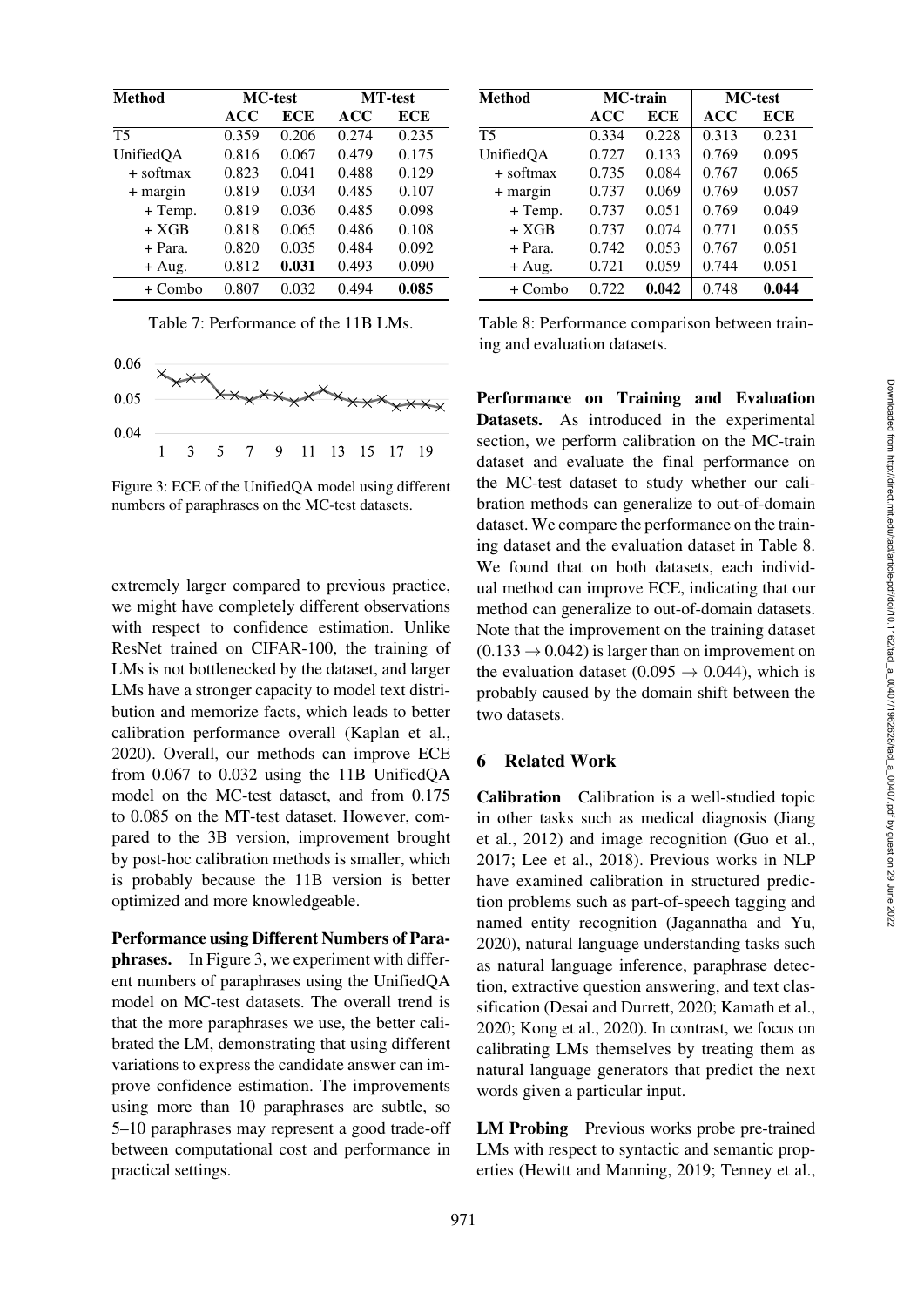[2019](#page-15-6)), factual knowledge [\(Petroni et al., 2019](#page-13-0); [Poerner et al.](#page-14-4), [2019;](#page-14-4) [Jiang et al.](#page-12-0), [2020b\)](#page-12-0), commonsense knowledge [\(Trinh and Le](#page-15-0), [2018;](#page-15-0) Kocijan et al., [2019\)](#page-12-1), and other properties [\(Talmor et al.,](#page-14-2) [2019a\)](#page-14-2). These works usually focus on what LMs know, while in this paper we also consider the cases when LMs do not know the answer with confidence.

# 7 Conclusion

In this paper, we examine the problem of calibration in LMs used for QA tasks. We first note that despite the impressive performance state-of-the-art LM-based QA models tend to be poorly calibrated in their probability estimates. To alleviate this problem, we attempted several methods to either fine-tune the LMs, or adjust the confidence by post-processing raw probabilities, augmenting inputs, or paraphrasing candidate answers. Experimental results demonstrate the effectiveness of these methods. Further analysis reveals the challenges of this problem, shedding light on future work on calibrating LMs.

Some future directions could be developing calibration methods for LMs on a more finegrained level than simply holistic calibration across the entire dataset. For example, there has been significant interest in how models perform across diverse subsets of the entire training data [\(Hashimoto et al.](#page-11-12), [2018](#page-11-12)) and how they reflect dataset biases [\(Rudinger et al.](#page-14-12), [2018\)](#page-14-12), and the interaction of model confidence with these phenomena is of significant interest. It is also interesting to investigate the effect of calibration on users or downstream tasks. For instance, providing users with model confidences can influence downstream decisions [\(Zhang et al., 2020\)](#page-15-7), and users may want to adjust required confidence thresholds on critical domains (e.g., health, safety, medicine). All of these are interesting paths of inquiry for future research.

# Acknowledgments

This work was supported in part by a gift from Bosch research. The authors thank the Google Cloud and TensorFlow Research Cloud for computation credits that aided in the execution of this research.

# **References**

- <span id="page-10-0"></span>Yoshua Bengio, Rejean Ducharme, Pascal ´ Vincent, and Christian Jauvin. 2003. A neural probabilistic language model. *Journal of Machine Learning Research*, 3(Feb):1137–1155.
- <span id="page-10-4"></span>Yonatan Bisk, Rowan Zellers, Ronan LeBras, Jianfeng Gao, and Yejin Choi. 2020. PIQA: Reasoning about physical commonsense in natural language. In *The Thirty-Fourth AAAI Conference on Artificial Intelligence, AAAI 2020, The Thirty-Second Innovative Applications of Artificial Intelligence Conference, IAAI 2020, The Tenth AAAI Symposium on Educational Advances in Artificial Intelligence, EAAI 2020, New York, NY, USA, February 7-12, 2020*, pages 7432–7439. AAAI Press. [https://](https://doi.org/10.1609/aaai.v34i05.6239) [doi.org/10.1609/aaai.v34i05.6239](https://doi.org/10.1609/aaai.v34i05.6239)
- <span id="page-10-2"></span>Antoine Bosselut, Hannah Rashkin, Maarten Sap, Chaitanya Malaviya, Asli Celikyilmaz, and Yejin Choi. 2019. COMET: Commonsense transformers for automatic knowledge graph construction. In *Proceedings of the 57th Conference of the Association for Computational Linguistics, ACL 2019, Florence, Italy, July 28- August 2, 2019, Volume 1: Long Papers*, pages 4762–4779. Association for Computational Linguistics. [https://doi.org/10](https://doi.org/10.18653/v1/P19-1470) [.18653/v1/P19-1470](https://doi.org/10.18653/v1/P19-1470)
- <span id="page-10-1"></span>Zied Bouraoui, Jose Camacho-Collados, and Steven Schockaert. 2020. Inducing relational knowledge from BERT. In *Thirty-Fourth AAAI Conference on Artificial Intelligence (AAAI)*. New York, USA. [https://doi.org/10](https://doi.org/10.1609/aaai.v34i05.6242) [.1609/aaai.v34i05.6242](https://doi.org/10.1609/aaai.v34i05.6242)
- <span id="page-10-3"></span>Tom B. Brown, Benjamin Mann, Nick Ryder, Melanie Subbiah, Jared Kaplan, Prafulla Dhariwal, Arvind Neelakantan, Pranav Shyam, Girish Sastry, Amanda Askell, Sandhini Agarwal, Ariel Herbert-Voss, Gretchen Krueger, Tom Henighan, Rewon Child, Aditya Ramesh, Daniel M. Ziegler, Jeffrey Wu, Clemens Winter, Christopher Hesse, Mark Chen, Eric Sigler, Mateusz Litwin, Scott Gray, Benjamin Chess, Jack Clark, Christopher Berner, Sam McCandlish, Alec Radford, Ilya Sutskever, and Dario Amodei. 2020. Language models are few-shot learners. *CoRR*, abs/2005 .14165.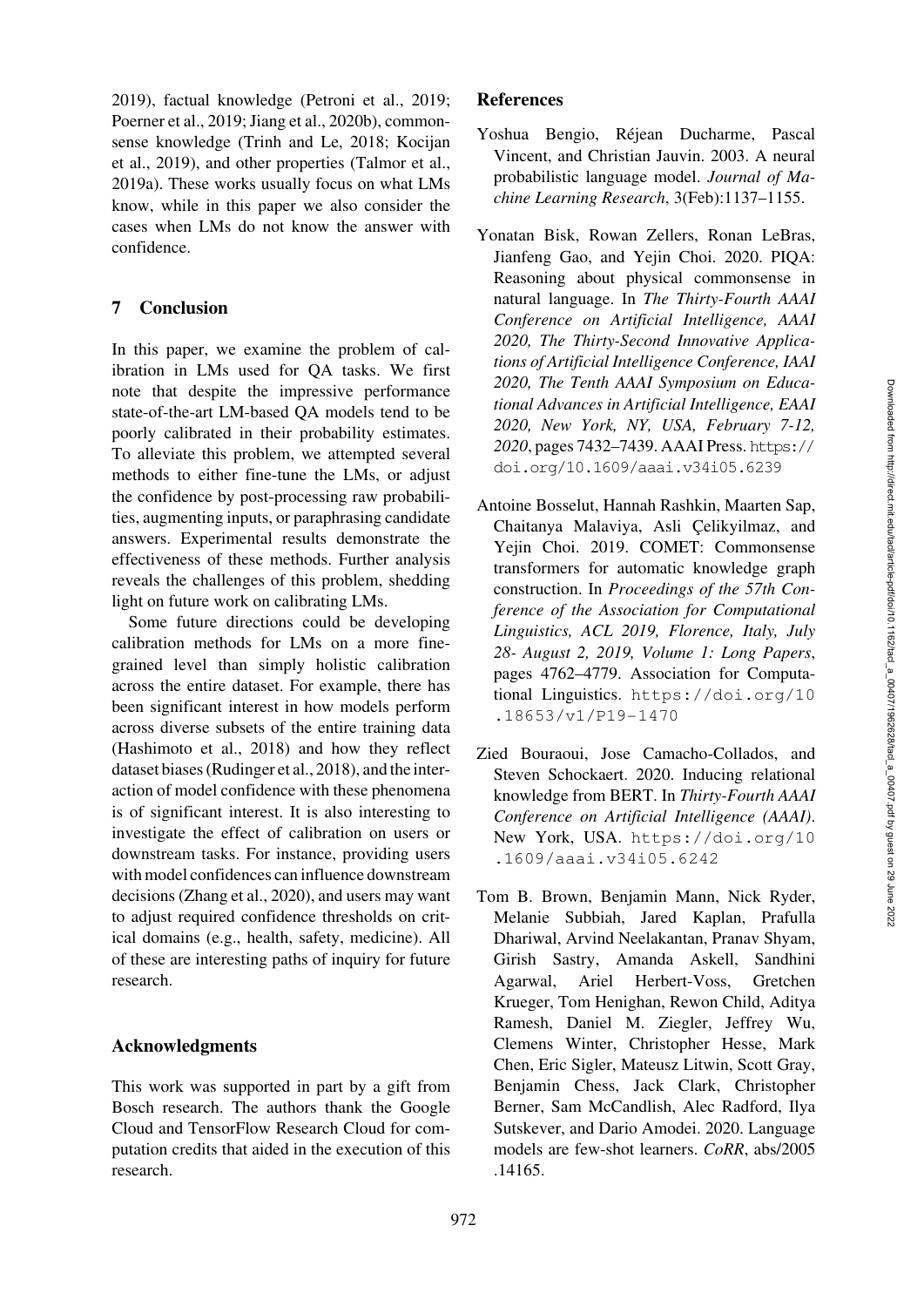- <span id="page-11-10"></span>Danqi Chen, Adam Fisch, Jason Weston, and Antoine Bordes. 2017. Reading Wikipedia to answer open-domain questions. In *Proceedings of the 55th Annual Meeting of the Association for Computational Linguistics, ACL 2017, Vancouver, Canada, July 30 - August 4, Volume 1: Long Papers*, pages 1870–1879. Association for Computational Linguistics. <https://doi.org/10.18653/v1/P17-1171>
- <span id="page-11-9"></span>Tianqi Chen and Carlos Guestrin. 2016. Xgboost: A scalable tree boosting system. In *Proceedings of the 22nd ACM SIGKDD International Conference on Knowledge Discovery and Data Mining, San Francisco, CA, USA, August 13-17, 2016*, pages 785–794. ACM. [https://doi](https://doi.org/10.1145/2939672.2939785) [.org/10.1145/2939672.2939785](https://doi.org/10.1145/2939672.2939785)
- <span id="page-11-0"></span>Kenneth Ward Church. 1988. A stochastic parts program and noun phrase parser for unrestricted text. In *Second Conference on Applied Natural Language Processing*, pages 136–143, Austin, Texas, USA. Association for Computational Linguistics. [https://doi.org/10.3115](https://doi.org/10.3115/974235.974260) [/974235.974260](https://doi.org/10.3115/974235.974260)
- <span id="page-11-4"></span>Peter Clark, Isaac Cowhey, Oren Etzioni, Tushar Khot, Ashish Sabharwal, Carissa Schoenick, and Oyvind Tafjord. 2018. Think you have solved question answering? Try arc, the AI2 reasoning challenge. *CoRR*, abs/1803.05457.
- <span id="page-11-5"></span>Pradeep Dasigi, Nelson F. Liu, Ana Marasovic, Noah A. Smith, and Matt Gardner. 2019. Quoref: A reading comprehension dataset with questions requiring coreferential reasoning. In *Proceedings of the 2019 Conference on Empirical Methods in Natural Language Processing and the 9th International Joint Conference on Natural Language Processing, EMNLP-IJCNLP 2019, Hong Kong, China, November 3-7, 2019*, pages 5924–5931. Association for Computational Linguistics. [https://doi.org/10.18653/v1/D19](https://doi.org/10.18653/v1/D19-1606) [-1606](https://doi.org/10.18653/v1/D19-1606)
- <span id="page-11-2"></span>Shrey Desai and Greg Durrett. 2020. Calibration of pre-trained transformers. *CoRR*, abs/2003.07892.
- <span id="page-11-3"></span>Jacob Devlin, Ming-Wei Chang, Kenton Lee, and Kristina Toutanova. 2019. BERT: Pre-training of deep bidirectional transformers for language understanding. In *Proceedings of the 2019*

*Conference of the North American Chapter of the Association for Computational Linguistics: Human Language Technologies, Volume 1 (Long and Short Papers)*, pages 4171–4186. Association for Computational Linguistics, Minneapolis, Minnesota.

- <span id="page-11-8"></span>Li Dong, Chris Quirk, and Mirella Lapata. 2018. Confidence modeling for neural semantic parsing. In *Proceedings of the 56th Annual Meeting of the Association for Computational Linguistics, ACL 2018, Melbourne, Australia, July 15-20, 2018, Volume 1: Long Papers*, pages 743–753. Association for Computational Linguistics. [https://doi.org](https://doi.org/10.18653/v1/P18-1069) [/10.18653/v1/P18-1069](https://doi.org/10.18653/v1/P18-1069)
- <span id="page-11-1"></span>Mor Geva, Ankit Gupta, and Jonathan Berant. 2020. Injecting numerical reasoning skills into language models. In *Proceedings of the 58th Annual Meeting of the Association for Computational Linguistics, ACL 2020, Online, July 5-10, 2020*, pages 946–958. Association for Computational Linguistics. [https://doi.org](https://doi.org/10.18653/v1/2020.acl-main.89) [/10.18653/v1/2020.acl-main.89](https://doi.org/10.18653/v1/2020.acl-main.89)
- <span id="page-11-6"></span>Chuan Guo, Geoff Pleiss, Yu Sun, and Kilian Q. Weinberger. 2017. On calibration of modern neural networks. In *Proceedings of the 34th International Conference on Machine Learning, ICML 2017, Sydney, NSW, Australia, 6-11 August 2017*, volume 70 of *Proceedings of Machine Learning Research*, pages 1321–1330. PMLR.
- <span id="page-11-7"></span>Kelvin Guu, Kenton Lee, Zora Tung, Panupong Pasupat, and Ming-Wei Chang. 2020. REALM: Retrieval-augmented language model pretraining. *CoRR*, abs/2002.08909.
- <span id="page-11-12"></span>Tatsunori B. Hashimoto, Megha Srivastava, Hongseok Namkoong, and Percy Liang. 2018. Fairness without demographics in repeated loss minimization. In *Proceedings of the 35th International Conference on Machine Learning, ICML 2018, Stockholmsmassan, Stockholm, ¨ Sweden, July 10-15, 2018*, volume 80 of *Proceedings of Machine Learning Research*, pages 1934–1943. PMLR.
- <span id="page-11-11"></span>Kaiming He, Xiangyu Zhang, Shaoqing Ren, and Jian Sun. 2016. Deep residual learning for image recognition. In *2016 IEEE Conference on Computer Vision and Pattern Recognition,*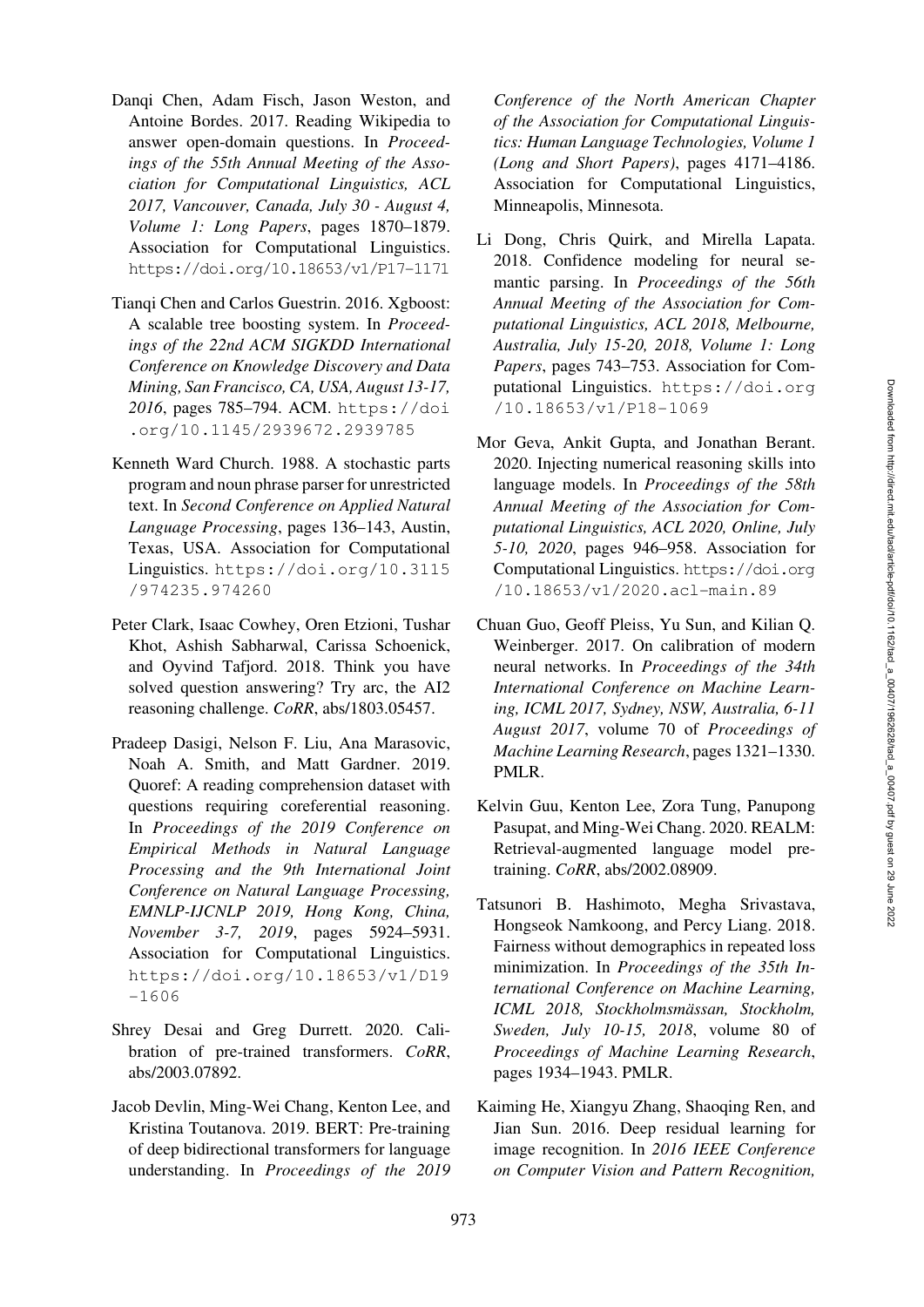*CVPR 2016, Las Vegas, NV, USA, June 27-30, 2016*, pages 770–778. IEEE Computer Society.

- <span id="page-12-9"></span>Dan Hendrycks, Collin Burns, Steven Basart, Andy Zou, Mantas Mazeika, Dawn Song, and Jacob Steinhardt. 2020. Measuring massive multitask language understanding. *CoRR*, abs/2009.03300.
- <span id="page-12-12"></span>John Hewitt and Christopher D. Manning. 2019. A structural probe for finding syntax in word representations. In *Proceedings of the 2019 Conference of the North American Chapter of the Association for Computational Linguistics: Human Language Technologies, NAACL-HLT 2019, Minneapolis, MN, USA, June 2-7, 2019, Volume 1 (Long and Short Papers)*, pages 4129–4138.
- <span id="page-12-4"></span>Abhyuday Jagannatha and Hong Yu. 2020. Calibrating structured output predictors for natural language processing. In *Proceedings of the 58th Annual Meeting of the Association for Computational Linguistics, ACL 2020, Online, July 5-10, 2020*, pages 2078–2092. Association for Computational Linguistics.
- <span id="page-12-11"></span>Xiaoqian Jiang, Melanie Osl, Jihoon Kim, and Lucila Ohno-Machado. 2012. Calibrating predictive model estimates to support personalized medicine. *Journal of the American Medical Informatics Association*, 19(2):263–274.
- <span id="page-12-2"></span>Zhengbao Jiang, Antonios Anastasopoulos, Jun Araki, Haibo Ding, and Graham Neubig. 2020a. X-factr: Multilingual factual knowledge retrieval from pretrained language models. [https://](https://doi.org/10.18653/v1/2020.emnlp-main.479) [doi.org/10.18653/v1/2020.emnlp-main](https://doi.org/10.18653/v1/2020.emnlp-main.479) [.479](https://doi.org/10.18653/v1/2020.emnlp-main.479)
- <span id="page-12-0"></span>Zhengbao Jiang, Frank F. Xu, Jun Araki, and Graham Neubig. 2020b. How can we know what language models know? *Transactions of the Association for Computational Linguistics (TACL)*. [https://doi.org/10.1162](https://doi.org/10.1162/tacl_a_00324) [/tacl\\_a\\_00324](https://doi.org/10.1162/tacl_a_00324)
- <span id="page-12-5"></span>Amita Kamath, Robin Jia, and Percy Liang. 2020. Selective question answering under domain shift. In *Proceedings of the 58th Annual Meeting of the Association for Computational Linguistics, ACL 2020, Online, July 5-10, 2020*, pages 5684–5696. Association for Computational Linguistics.
- <span id="page-12-10"></span>Jared Kaplan, Sam McCandlish, Tom Henighan, Tom B. Brown, Benjamin Chess, Rewon Child, Scott Gray, Alec Radford, Jeffrey Wu, and Dario Amodei. 2020. Scaling laws for neural language models. *CoRR*, abs/2001.08361.
- <span id="page-12-3"></span>Daniel Khashabi, Tushar Khot, Ashish Sabharwal, Oyvind Tafjord, Peter Clark, and Hannaneh Hajishirzi. 2020. Unifiedqa: Crossing format boundaries with a single QA system. *CoRR*, abs/2005.00700.
- <span id="page-12-8"></span>Tushar Khot, Peter Clark, Michal Guerquin, Peter Jansen, and Ashish Sabharwal. 2020. QASC: A dataset for question answering via sentence composition. In *The Thirty-Fourth AAAI Conference on Artificial Intelligence, AAAI 2020, The Thirty-Second Innovative Applications of Artificial Intelligence Conference, IAAI 2020, The Tenth AAAI Symposium on Educational Advances in Artificial Intelligence, EAAI 2020, New York, NY, USA, February 7-12, 2020*, pages 8082–8090. AAAI Press. [https://doi](https://doi.org/10.1609/aaai.v34i05.6319) [.org/10.1609/aaai.v34i05.6319](https://doi.org/10.1609/aaai.v34i05.6319)
- <span id="page-12-1"></span>Vid Kocijan, Ana-Maria Cretu, Oana-Maria Camburu, Yordan Yordanov, and Thomas Lukasiewicz. 2019. A surprisingly robust trick for the winograd schema challenge. In *Proceedings of the 57th Conference of the Association for Computational Linguistics, ACL 2019, Florence, Italy, July 28- August 2, 2019, Volume 1: Long Papers*, pages 4837–4842. Association for Computational Linguistics. [https://](https://doi.org/10.18653/v1/P19-1478) [doi.org/10.18653/v1/P19-1478](https://doi.org/10.18653/v1/P19-1478)
- <span id="page-12-6"></span>Lingkai Kong, Haoming Jiang, Yuchen Zhuang, Jie Lyu, Tuo Zhao, and Chao Zhang. 2020. Calibrated language model fine-tuning for in- and out-of-distribution data. In *Proceedings of the 2020 Conference on Empirical Methods in Natural Language Processing, EMNLP 2020, Online, November 16-20, 2020*, pages 1326–1340. Association for Computational Linguistics. [https://doi.org/10](https://doi.org/10.18653/v1/2020.emnlp-main.102) [.18653/v1/2020.emnlp-main.102](https://doi.org/10.18653/v1/2020.emnlp-main.102)
- <span id="page-12-7"></span>Guokun Lai, Qizhe Xie, Hanxiao Liu, Yiming Yang, and Eduard H. Hovy. 2017. RACE: large-scale reading comprehension dataset from examinations. In *Proceedings of the 2017 Conference on Empirical Methods in Natural Language Processing, EMNLP 2017,*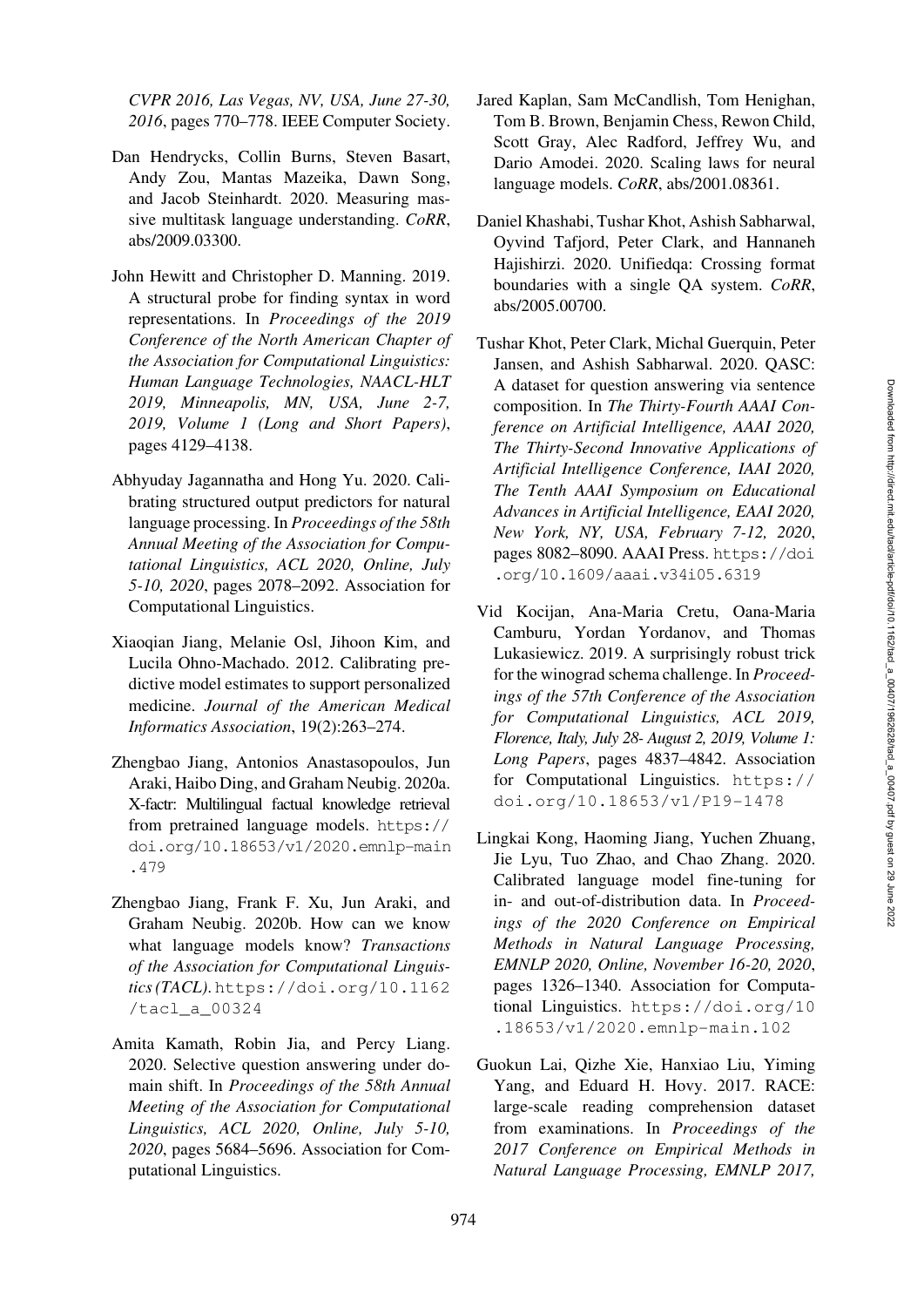*Copenhagen, Denmark, September 9-11, 2017*, pages 785–794. Association for Computational Linguistics. [https://doi.org/10.18653](https://doi.org/10.18653/v1/D17-1082) [/v1/D17-1082](https://doi.org/10.18653/v1/D17-1082)

- <span id="page-13-11"></span>Y. Lecun, L. Bottou, Y. Bengio, and P. Haffner. 1998. Gradient-based learning applied to document recognition. *Proceedings of the IEEE*, 86(11):2278–2324. [https://doi.org/10](https://doi.org/10.1109/5.726791) [.1109/5.726791](https://doi.org/10.1109/5.726791)
- <span id="page-13-12"></span>Kimin Lee, Honglak Lee, Kibok Lee, and Jinwoo Shin. 2018. Training confidence-calibrated classifiers for detecting out-of-distribution samples. In *6th International Conference on Learning Representations, ICLR 2018, Vancouver, BC, Canada, April 30 - May 3, 2018, Conference Track Proceedings*. OpenReview.net.
- <span id="page-13-7"></span>Mike Lewis, Marjan Ghazvininejad, Gargi Ghosh, Armen Aghajanyan, Sida Wang, and Luke Zettlemoyer. 2020a. Pre-training via paraphrasing. *CoRR*, abs/2006.15020.
- <span id="page-13-8"></span>Mike Lewis, Yinhan Liu, Naman Goyal, Marjan Ghazvininejad, Abdelrahman Mohamed, Omer Levy, Veselin Stoyanov, and Luke Zettlemoyer. 2020b. BART: Denoising sequence-to-sequence pre-training for natural language generation, translation, and comprehension. In *Proceedings of the 58th Annual Meeting of the Association for Computational Linguistics, ACL 2020, Online, July 5-10, 2020*, pages 7871–7880. Association for Computational Linguistics. [https://doi.org/10.18653/v1/2020](https://doi.org/10.18653/v1/2020.acl-main.703) [.acl-main.703](https://doi.org/10.18653/v1/2020.acl-main.703)
- <span id="page-13-3"></span>Patrick S. H. Lewis, Ethan Perez, Aleksandra Piktus, Fabio Petroni, Vladimir Karpukhin, Naman Goyal, Heinrich Küttler, Mike Lewis, Wen-tau Yih, Tim Rocktäschel, Sebastian Riedel, and Douwe Kiela. 2020c. Retrievalaugmented generation for knowledge-intensive NLP tasks. *CoRR*, abs/2005.11401.
- <span id="page-13-2"></span>Kevin Lin, Oyvind Tafjord, Peter Clark, and Matt Gardner. 2019. Reasoning over paragraph effects in situations. In *Proceedings of the 2nd Workshop on Machine Reading for Question Answering, MRQA@EMNLP 2019, Hong Kong, China, November 4, 2019*, pages 58–62. Association for Computational Linguistics. [https://](https://doi.org/10.18653/v1/D19-5808) [doi.org/10.18653/v1/D19-5808](https://doi.org/10.18653/v1/D19-5808)
- <span id="page-13-1"></span>Todor Mihaylov, Peter Clark, Tushar Khot, and Ashish Sabharwal. 2018. Can a suit of armor conduct electricity? A new dataset for open book question answering. In *Proceedings of the 2018 Conference on Empirical Methods in Natural Language Processing, Brussels, Belgium, October 31 - November 4, 2018*, pages 2381–2391. Association for Computational Linguistics. [https://doi.org/10](https://doi.org/10.18653/v1/D18-1260) [.18653/v1/D18-1260](https://doi.org/10.18653/v1/D18-1260)
- <span id="page-13-4"></span>Kenton Murray and David Chiang. 2018. Correcting length bias in neural machine translation. In *Proceedings of the Third Conference on Machine Translation: Research Papers*, pages 212–223, Brussels, Belgium. Association for Computational Linguistics.
- <span id="page-13-9"></span>Nathan Ng, Kyra Yee, Alexei Baevski, Myle Ott, Michael Auli, and Sergey Edunov. 2019. Facebook fair's WMT19 news translation task submission. In *Proceedings of the Fourth Conference on Machine Translation, WMT 2019, Florence, Italy, August 1-2, 2019 - Volume 2: Shared Task Papers, Day 1*, pages 314–319. Association for Computational Linguistics.
- <span id="page-13-5"></span>Myle Ott, Michael Auli, David Grangier, and Marc'Aurelio Ranzato. 2018. Analyzing uncertainty in neural machine translation. *arXiv preprint arXiv:1803.00047*. [https://doi](https://doi.org/10.18653/v1/W18-6301) [.org/10.18653/v1/W18-6301](https://doi.org/10.18653/v1/W18-6301)
- <span id="page-13-6"></span>Fabio Petroni, Patrick S. H. Lewis, Aleksandra Piktus, Tim Rocktäschel, Yuxiang Wu, Alexander H. Miller, and Sebastian Riedel. 2020a. How context affects language models' factual predictions. *CoRR*, abs/2005.04611.
- <span id="page-13-10"></span>Fabio Petroni, Aleksandra Piktus, Angela Fan, Patrick Lewis, Majid Yazdani, Nicola De Cao, James Thorne, Yacine Jernite, Vassilis Plachouras, Tim Rocktäschel, and Sebastian Riedel. 2020b. Kilt: A benchmark for knowledge intensive language tasks. *arXiv:2009. 02252*. [https://doi.org/10.18653/v1/2021](https://doi.org/10.18653/v1/2021.naacl-main.200) [.naacl-main.200](https://doi.org/10.18653/v1/2021.naacl-main.200)
- <span id="page-13-0"></span>Fabio Petroni, Tim Rocktäschel, Sebastian Riedel, Patrick Lewis, Anton Bakhtin, Yuxiang Wu, and Alexander Miller. 2019. Language models as knowledge bases? In *Proceedings of the 2019 Conference on Empirical Methods in Natural Language Processing and the 9th International*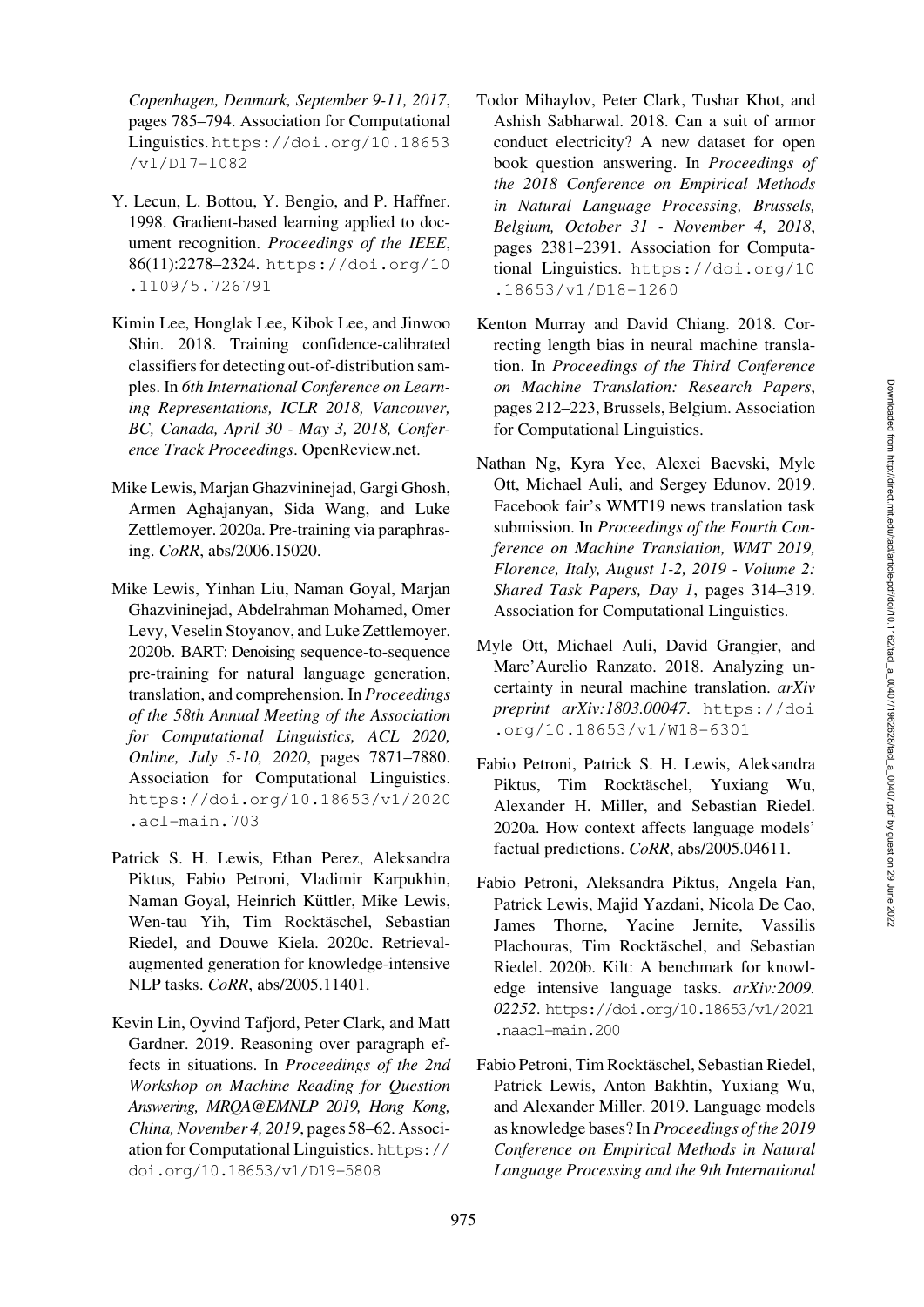*Joint Conference on Natural Language Processing (EMNLP-IJCNLP)*, pages 2463–2473. Association for Computational Linguistics. Hong Kong, China. [https://doi.org/10](https://doi.org/10.18653/v1/D19-1250) [.18653/v1/D19-1250](https://doi.org/10.18653/v1/D19-1250)

- <span id="page-14-11"></span>John Platt. 1999. Probabilistic outputs for support vector machines and comparisons to regularized likelihood methods. *Advances in large margin classifiers*, 10(3):61–74.
- <span id="page-14-4"></span>Nina Poerner, Ulli Waltinger, and Hinrich Schütze. 2019. E-bert: Efficient-yet-effective entity embeddings for bert. *CoRR*, abs/1911. 03681. [https://doi.org/10.18653/v1](https://doi.org/10.18653/v1/2020.findings-emnlp.71) [/2020.findings-emnlp.71](https://doi.org/10.18653/v1/2020.findings-emnlp.71)
- <span id="page-14-5"></span>Katyanna Quach. 2020. Researchers made an OpenAI GPT-3 medical chatbot as an experiment. It told a mock patient to kill themselves. *The Register*.
- <span id="page-14-0"></span>Alec Radford, Jeffrey Wu, Rewon Child, David Luan, Dario Amodei, and Ilya Sutskever. 2019. Language models are unsupervised multitask learners. *OpenAI Blog*, 1(8).
- <span id="page-14-3"></span>Colin Raffel, Noam Shazeer, Adam Roberts, Katherine Lee, Sharan Narang, Michael Matena, Yanqi Zhou, Wei Li, and Peter J. Liu. 2019. Exploring the limits of transfer learning with a unified text-to-text transformer. *CoRR*, abs/1910.10683.
- <span id="page-14-10"></span>Pranav Rajpurkar, Robin Jia, and Percy Liang. 2018. Know what you don't know: Unanswerable questions for squad. In *Proceedings of the 56th Annual Meeting of the Association for Computational Linguistics, ACL 2018, Melbourne, Australia, July 15-20, 2018, Volume 2: Short Papers*, pages 784–789. Association for Computational Linguistics. [https://](https://doi.org/10.18653/v1/P18-2124) [doi.org/10.18653/v1/P18-2124](https://doi.org/10.18653/v1/P18-2124)
- <span id="page-14-9"></span>Pranav Rajpurkar, Jian Zhang, Konstantin Lopyrev, and Percy Liang. 2016. Squad: 100, 000+ questions for machine comprehension of text. In *Proceedings of the 2016 Conference on Empirical Methods in Natural Language Processing, EMNLP 2016, Austin, Texas, USA, November 1-4, 2016*, pages 2383–2392. The Association for Computational Linguistics. [https://doi.org/10](https://doi.org/10.18653/v1/D16-1264) [.18653/v1/D16-1264](https://doi.org/10.18653/v1/D16-1264)
- <span id="page-14-7"></span>Matthew Richardson, Christopher J. C. Burges, and Erin Renshaw. 2013. Mctest: A challenge dataset for the open-domain machine comprehension of text. In *Proceedings of the 2013 Conference on Empirical Methods in Natural Language Processing, EMNLP 2013, 18-21 October 2013, Grand Hyatt Seattle, Seattle, Washington, USA, A meeting of SIGDAT, a Special Interest Group of the ACL*, pages 193–203. ACL.
- <span id="page-14-1"></span>Adam Roberts, Colin Raffel, and Noam Shazeer. 2020. How much knowledge can you pack into the parameters of a language model? *CoRR*, abs/2002.08910.
- <span id="page-14-12"></span>Rachel Rudinger, Jason Naradowsky, Brian Leonard, and Benjamin Van Durme. 2018. Gender bias in coreference resolution. In *Proceedings of the 2018 Conference of the North American Chapter of the Association for Computational Linguistics: Human Language Technologies, NAACL-HLT, New Orleans, Louisiana, USA, June 1-6, 2018, Volume 2 (Short Papers)*, pages 8–14. Association for Computational Linguistics.
- <span id="page-14-6"></span>Keisuke Sakaguchi, Ronan Le Bras, Chandra Bhagavatula, and Yejin Choi. 2020. Winogrande: An adversarial winograd schema challenge at scale. In *The Thirty-Fourth AAAI Conference on Artificial Intelligence, AAAI 2020, The Thirty-Second Innovative Applications of Artificial Intelligence Conference, IAAI 2020, The Tenth AAAI Symposium on Educational Advances in Artificial Intelligence, EAAI 2020, New York, NY, USA, February 7-12, 2020*, pages 8732–8740. AAAI Press. [https://doi.org/10.1609/aaai.v34i05](https://doi.org/10.1609/aaai.v34i05.6399) [.6399](https://doi.org/10.1609/aaai.v34i05.6399)
- <span id="page-14-8"></span>Maarten Sap, Hannah Rashkin, Derek Chen, Ronan Le Bras, and Yejin Choi. 2019. Social IQa: Commonsense reasoning about social interactions. In *Proceedings of the 2019 Conference on Empirical Methods in Natural Language Processing and the 9th International Joint Conference on Natural Language Processing, EMNLP-IJCNLP 2019, Hong Kong, China, November 3-7, 2019*, pages 4462–4472. Association for Computational Linguistics.
- <span id="page-14-2"></span>Alon Talmor, Yanai Elazar, Yoav Goldberg, and Jonathan Berant. 2019a. oLMpics - On what